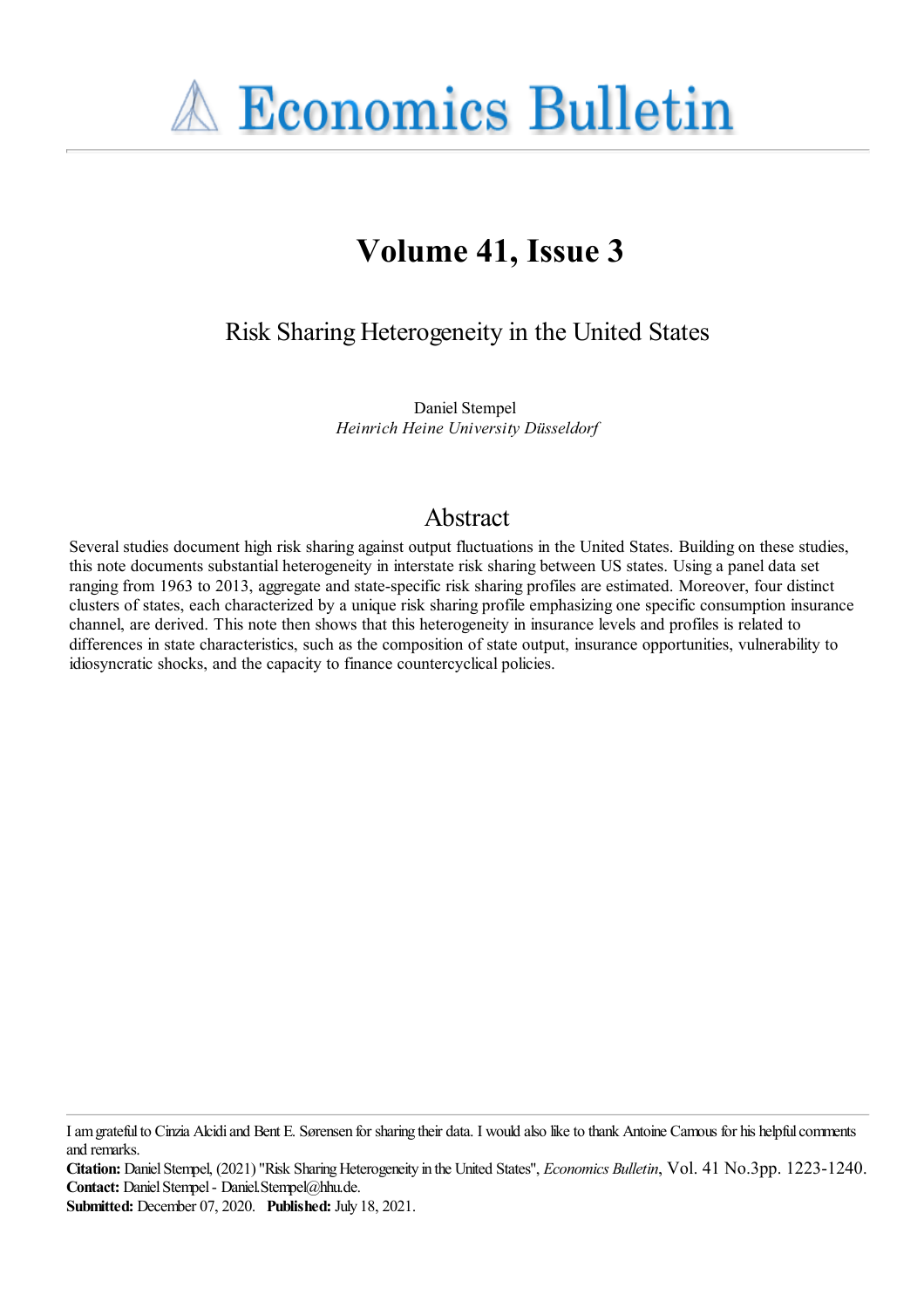### 1 Introduction

Risk sharing refers to the notion that individuals attempt to insure their consumption streams against adverse regional economic events. Insurance takes place across regions through various mechanisms. In a monetary union, the understanding of these mechanisms is essential to mitigate the vulnerability of regions to economic shocks when nominal price adjustments are not possible.

Literature building on the seminal contribution of Asdrubali et al. (1996) has developed a methodology to quantify the sources of insurance across regions. In particular, Asdrubali et al. (1996) propose a variance decomposition of regional output growth to estimate the contribution of various risk sharing channels to consumption insurance. Several studies utilize this framework to investigate risk sharing in the United States (see, for instance, Mélitz and Zumer, 1999), the Euro Area (e.g., Cimadomo et al., 2018), or OECD countries (such as Sørensen and Yosha, 1998). Moreover, the methodology has been augmented to examine the effects of several different variables on the extent of risk sharing. For instance, Kalemli-Ozcan et al. (2003) investigate the effects of industrial specialization, Demyanyk et al. (2007) the impact of banking deregulation, and Sørensen et al. (2007) the consequences of home bias in debt and equity holdings. This note contributes to this literature by estimating to which extent and why regions differ in insurance profiles. Using available panel data of the United States from 1963 to 2013, I report estimates for risk sharing heterogeneity between US states and further analyze potential determinants of this heterogeneity which have not yet been examined in the related literature. To the best of my knowledge, this note is also the first to report risk sharing heterogeneity based on state-specific estimations of insurance profiles.

Following the aforementioned literature, three channels of risk sharing are considered: an income smoothing channel, federal transfers, and a consumption smoothing channel. The empirical results derived in this note point to large but imperfect consumption insurance. Income and consumption smoothing play a decisive role, as they insulate 48% and 26.6% of state consumption against regional output fluctuations, respectively. Federal transfers across states also play a significant but less vital role, contributing 9.4%. These estimates provide an *aggregate* insurance profile.

In order to document the diversity of insurance profiles across US states, I augment the methodology provided by Asdrubali et al. (1996) and estimate state-specific risk sharing profiles. Based on these estimates, this note reports distinct clusters of states, each with a unique insurance profile. In particular, the analysis documents that states differ substantially along two dimensions: the magnitude of consumption insurance and the contribution of each risk sharing channel. The state-specific analysis shows that overall insurance ranges from 68.1% to full insurance. Grouping states based on their individual risk sharing profile, four distinctive clusters can be identified. One cluster displays an insurance profile similar to the aggregate average profile. The other clusters are characterized by an insurance profile that emphasizes one specific risk sharing channel: one cluster insures significantly more through income smoothing (67.9%), one through federal transfers (17.4%), and one through consumption smoothing (53%).

I then investigate state observables which might determine these distinctive profiles. The note shows that overall risk sharing is positively associated with lower economic activity at risk, better insurance opportunities, and lower shock persistence. Furthermore, the contribution of federal transfers is positively associated with higher unemployment rate volatility and consumption smoothing is negatively associated with state tax and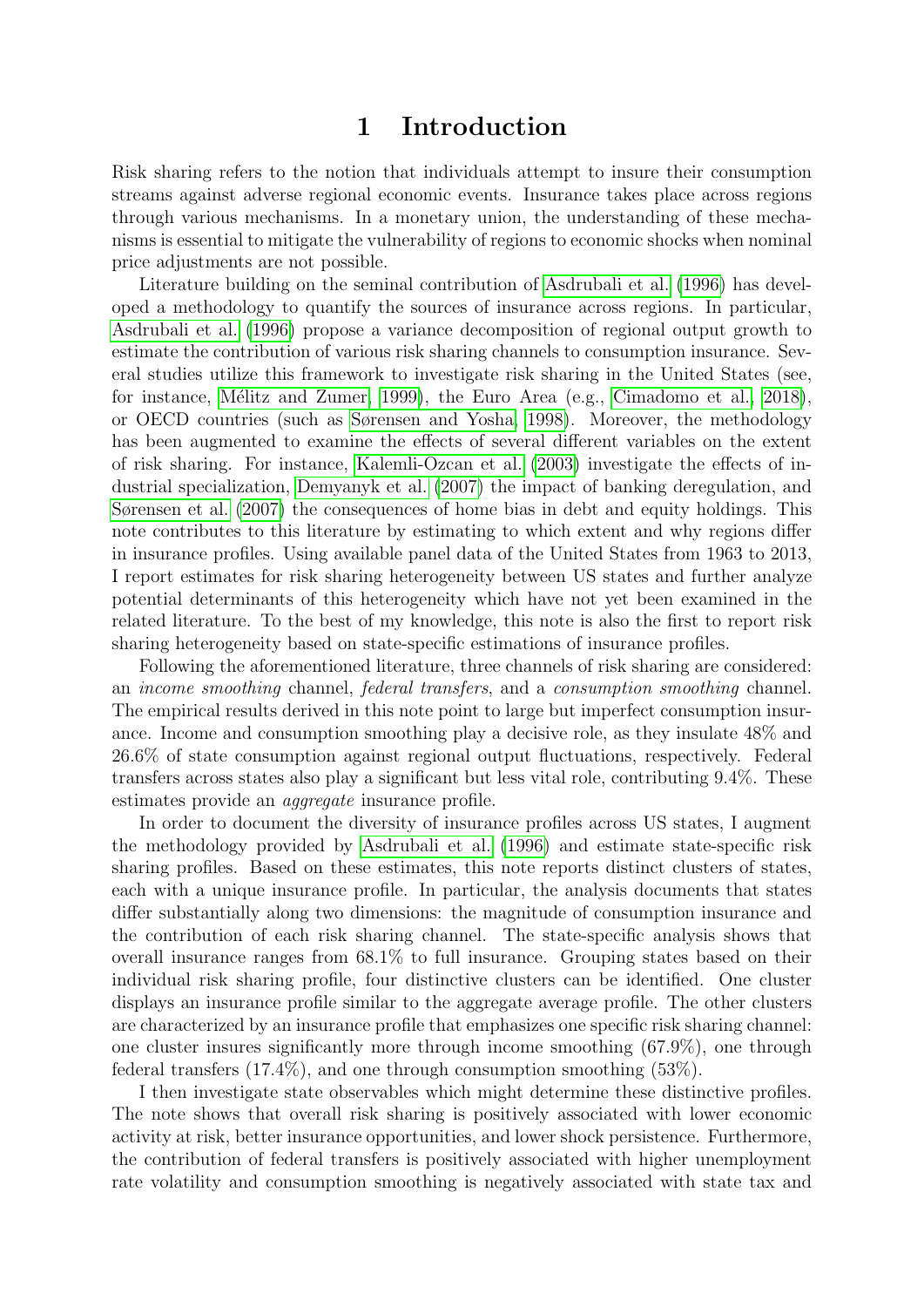expenditure limits and higher population poverty rates.

The note is organized as follows. Section 2 discusses aggregate risk sharing channels and introduces the application to the United States. Section 3 then investigates the heterogeneity of risk sharing profiles between US states, and Section 4 relates the observed insurance heterogeneity to different state characteristics. Section 5 concludes.

# 2 Measuring Aggregate Risk Sharing

#### 2.1 Insurance Channels and Estimation Strategy

Asdrubali et al. (1996) develop a methodology to identify and quantify inter-regional insurance channels. Consider the following decomposition of gross state product gsp for a state i at time t:

<span id="page-2-0"></span>
$$
gsp_{it} = \frac{gsp_{it}}{si_{it}} \frac{si_{it}}{dis_{it}} \frac{dis_{it}}{c_{it}} c_{it},
$$
\n<sup>(1)</sup>

where si is defined as state income, dsi as disposable state income, and c as state consumption. From this expression, one can retrieve the following three channels that contribute to insulating consumption against gsp fluctuations.

Income flows. While gsp measures goods and services produced within the geographical boundaries of a state, si includes income from non-domestic financial investment, e.g., dividend, interest, and rental payments across states. Ex ante, these returns from diversified capital holdings might buffer variations in *qsp*.

Federal transfers. The difference between si and dsi reflects interstate public net transfers, i.e., it refers to the extent of the insurance provided by federal taxes and transfers.

Consumption smoothing. Ex post, private and public state residents can save or dissave on credit markets to adjust consumption c to variations in income.

As an illustration, assume that changes in si perfectly offset changes in  $gsp$  and c is constant over time. In this example, income flows provide perfect insurance to consumption against fluctuations in state output.

The empirical estimation of the contribution of each channel relies on a decomposition of the cross-sectional variance in gsp given by equation [\(1\)](#page-2-0). Omitting i and t,

$$
var\left(\Delta log(gsp)\right) = cov\left(\Delta log(gsp), \Delta log(gsp) - \Delta log(si)\right) + cov\left(\Delta log(gsp), \Delta log(si) - \Delta log(ds)\right) + cov\left(\Delta log(gsp), \Delta log(ds) - \Delta log(c)\right) + cov\left(\Delta log(gsp), \Delta log(c)\right).
$$
\n(2)

Dividing each side by the variance of  $(\log)$  gsp growth yields

$$
1 = \beta_I + \beta_F + \beta_C + \beta_U. \tag{3}
$$

In this expression,  $\beta_U$  is the unsmoothed share of gsp variations which translate into consumption fluctuations: perfect insurance corresponds to  $\beta_U = 0$ . The remaining coefficients are associated with the insurance contribution of income flows  $(\beta_I)$ , federal transfers  $(\beta_F)$ , and consumption smoothing  $(\beta_C)$ . These coefficients are estimated by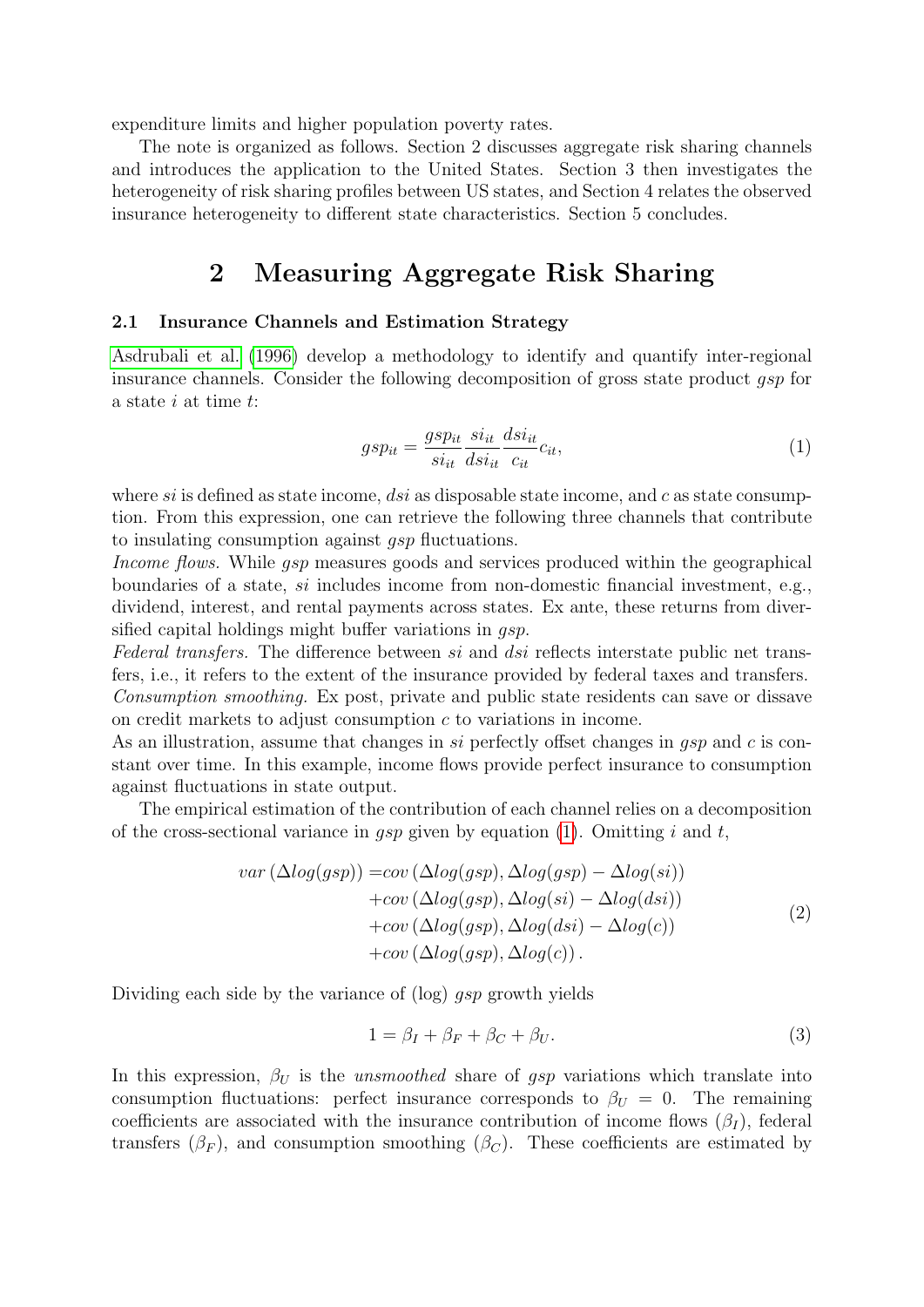running panel regressions. Following Asdrubali et al. (1996), I estimate:

$$
\Delta log (gsp_{i,t}) - \Delta log (si_{i,t}) = \mu_{I,t} + \beta_I \Delta log (gsp_{i,t}) + u_{i,I,t}, \tag{4}
$$

$$
\Delta log\left(s i_{i,t}\right) - \Delta log\left(ds i_{i,t}\right) = \mu_{F,t} + \beta_F \Delta log\left(s p_{i,t}\right) + u_{i,F,t},\tag{5}
$$

$$
\Delta log (ds i_{i,t}) - \Delta log (c_{i,t}) = \mu_{C,t} + \beta_C \Delta log (g s p_{i,t}) + u_{i,C,t},
$$
\n(6)

<span id="page-3-4"></span><span id="page-3-3"></span>
$$
\Delta log (c_{i,t}) = \mu_{U,t} + \beta_U \Delta log (gsp_{i,t}) + u_{i,U,t}.
$$
\n(7)

where  $\mu_{z,t}$  are time fixed effects<sup>[1](#page-3-0)</sup>,  $u_{i,z,t}$  an error term, and  $z \in \{I, F, C, U\}$  the respective risk sharing channel. Formally,  $\beta_z$  is the elasticity of an insurance channel (left-hand side) to variations in regional income<sup>[2](#page-3-1)</sup> (right-hand side). Importantly, time fixed effects eliminate aggregate fluctuations, so that coefficients capture the regional consumption insurance to regional shocks. Idiosyncratic regional fluctuations account for around 50% of the total fluctuations in state output.[3](#page-3-2)

#### 2.2 Data

The estimation of equations [\(4\)](#page-3-3) - [\(7\)](#page-3-4) relies on a panel data set of *qsp*, si, dsi, and c for each US state (plus Washington, DC), at annual frequency, covering 1963 - 2013. For this analysis, I merge two data sets: Asdrubali et al. (1996) provide the data for 1963 - 1998, data from Alcidi et al. (2017) is used for the remaining time period 1999 - 2013. Both rely on the same data construction procedure suggested by Asdrubali et al. (1996). A detailed overview of this method can be found in Table A.1 in the appendix. Note that when discussing the results, I will show that merging the data sets is valid and does not bias the results. In short, the relevant panel variables are constructed as follows.

Gross state product is defined as the value added of all industries at the state level. State income measures the sum of personal and public income. Personal income includes, for instance, wages, supplements, or dividend income. Public income consists of non-personal tax and interest income, minus public transfers.

Disposable state income is defined as state income plus federal transfers to private individuals and (state or local) governments. Federal (non-)personal taxes are deducted. State consumption measures the sum of private and public consumption at the state level.

#### 2.3 Results

Table 1 displays the estimates of equations  $(4)$  -  $(7)$ . Column 2 shows that aggregate consumption insurance is imperfect but high:  $1 - \beta_u = 84.1\%$  of gsp fluctuations do not translate into consumption fluctuations. Income and consumption smoothing channels provide the largest buffers against *asp* fluctuations, while federal transfers across states contribute around 10%.[4](#page-3-5)

<span id="page-3-2"></span><sup>3</sup>Formally, the regression

$$
\Delta log (gsp_{i,t}) = \mu_t + u_{i,t},
$$

filtering aggregate shocks from variations in state output, is associated with an  $R<sup>2</sup>$  of 0.49.

<span id="page-3-1"></span><span id="page-3-0"></span><sup>&</sup>lt;sup>1</sup>Note that the structure of the equations implies that time fixed effects sum up to 0, i.e.,  $\sum_{z} \mu_{z,t} = 0 \forall t$ .

<sup>&</sup>lt;sup>2</sup>Note that  $qsp$  is regarded as exogenous, as in Asdrubali et al. (1996). Thus, the forthcoming results should be interpreted as statistical rather than causal relationships. Asdrubali and Kim (2004) address this issue in more detail and endogenize the output process. Overall, their results are broadly in line with the literature assuming exogenous output processes.

<span id="page-3-5"></span><sup>4</sup>These results are broadly in line with Asdrubali et al. (1996), who report a share of 39% income smoothing, 13% federal transfers, and 23% consumption smoothing between 1963 and 1990. They also tally with Alcidi et al. (2017), who report 47%, 8%, and 27%, respectively, between 1998 and 2013.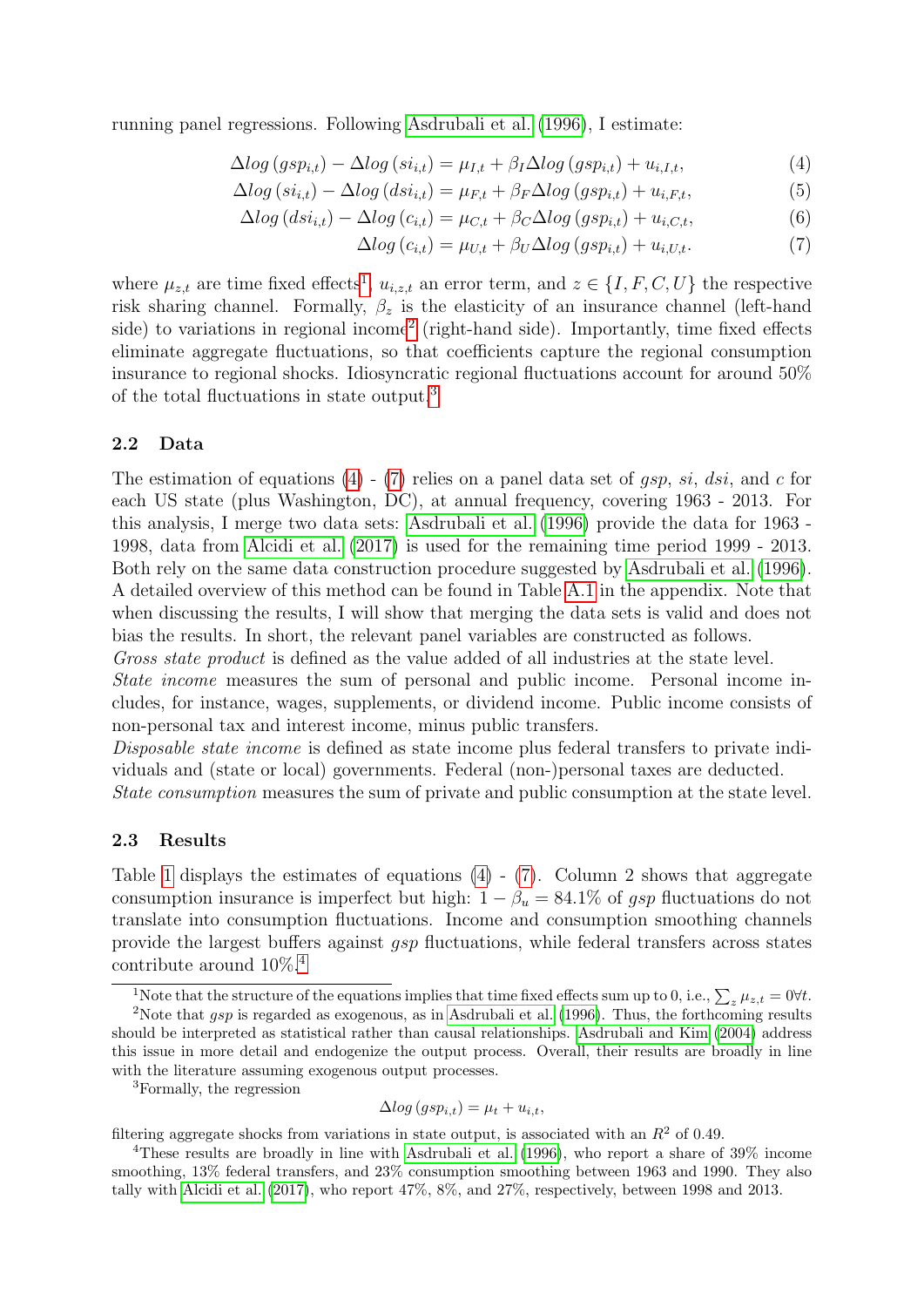<span id="page-4-2"></span>In order to ensure the validity of merging the data sets, I additionally report separate results for the corresponding time frames in columns 3 and 4. Clearly, the results do not differ significantly between data sets, neither in terms of the level of the insurance contribution of each channel, nor in terms of (clustering-robust) standard errors<sup>[5](#page-4-0)</sup>.

|                                   | 1963-2013  | 1963-1998  | 1999-2013  |
|-----------------------------------|------------|------------|------------|
| Income Smoothing $(\beta_I)$      | $0.480***$ | $0.482***$ | $0.472***$ |
|                                   | (0.06)     | (0.08)     | (0.06)     |
| Federal Transfers $(\beta_F)$     | $0.094***$ | $0.096***$ | $0.089***$ |
|                                   | (0.01)     | (0.01)     | (0.02)     |
| Consumption Smoothing $(\beta_C)$ | $0.266***$ | $0.268***$ | $0.258***$ |
|                                   | (0.06)     | (0.08)     | (0.06)     |
|                                   | $0.159***$ | $0.153***$ | $0.181***$ |
| Unsmoothed $(\beta_U)$            | (0.03)     | (0.04)     | (0.04)     |

| Table 1: Aggregate Risk Sharing in the United States |  |  |  |  |  |  |  |
|------------------------------------------------------|--|--|--|--|--|--|--|
|------------------------------------------------------|--|--|--|--|--|--|--|

Notes. The second column refers to the estimation results for all periods. Columns 3 and 4 report the estimates for the periods associated with each data set. Clustering-robust standard errors in parentheses.  ${}^*p < 0.1, {}^{**}p < 0.05, {}^{***}p < 0.01$ .

Note that the contribution of each insurance channel is not constant over time. As Figure [1](#page-4-1) reports, there is substantial time variation when estimating risk sharing per year. Determination of the four coefficients relies on the estimation of equations  $(4)$  -  $(7)$ on a 10-year rolling window, i.e., on an estimation of the equations for each year from 1973 onwards, using observations from the previous 10 years.

<span id="page-4-1"></span>

Figure 1: Risk Sharing in the United States per Year

window estimation of equations [\(4\)](#page-3-3) - [\(7\)](#page-3-4).

The results show an increasing role of income smoothing, a constant modest contribution

<span id="page-4-0"></span><sup>5</sup>Clustering-robust standard errors adjust for the 51 regions in the sample (50 states plus Washington, DC) and account for autocorrelation and heteroscedasticity.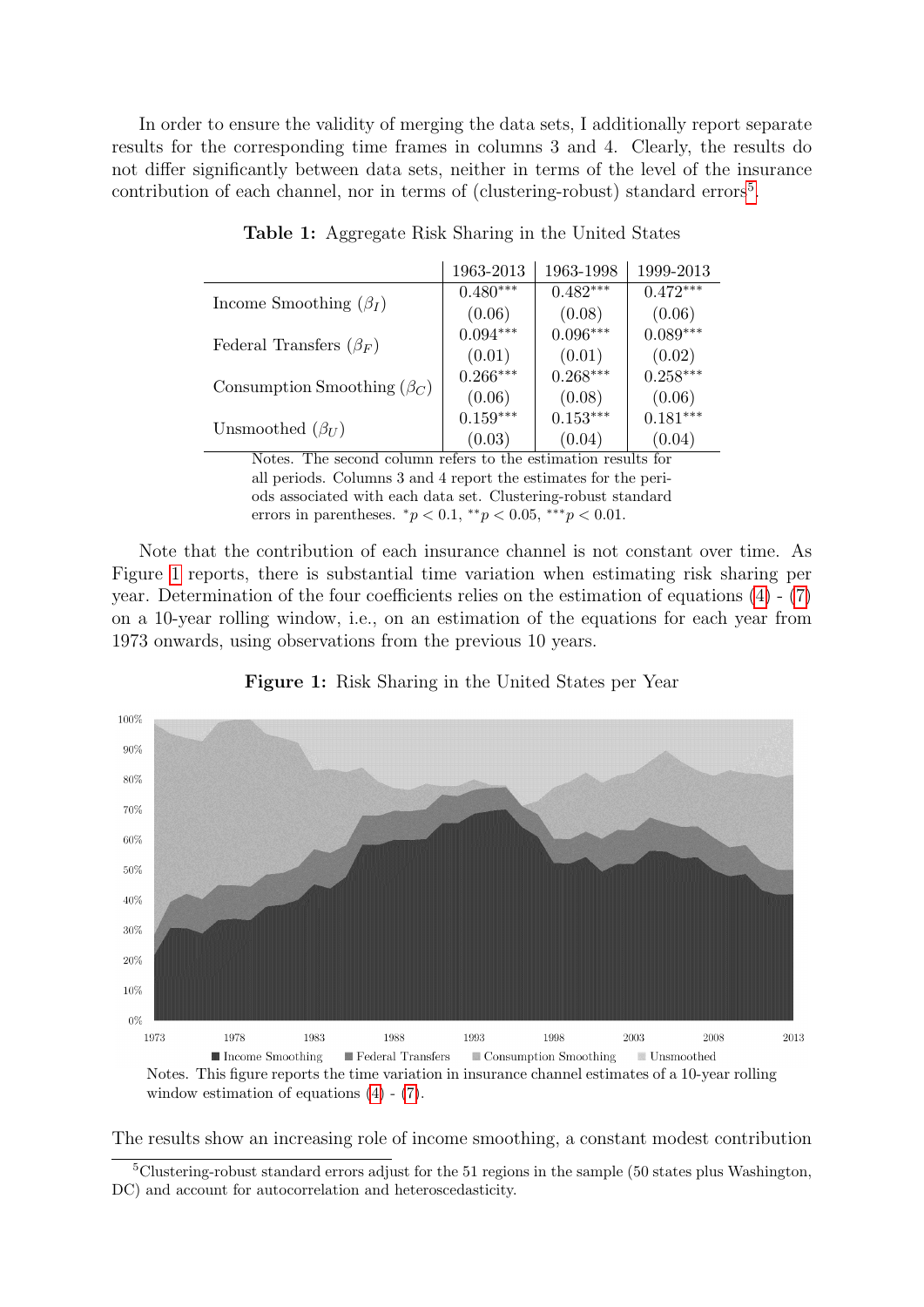of federal transfers (close to 10%), and strong variations in consumption smoothing. The unsmoothed share stabilizes around  $20\%$ .<sup>[6](#page-5-0)</sup> These results tally with a similar analysis conducted by Asdrubali et al. (1996).

## 3 Measuring Heterogeneous Risk Sharing

#### 3.1 Estimation Strategy

In order to shed light on potential heterogeneity between US states, I augment the system of equations [\(4\)](#page-3-3) - [\(7\)](#page-3-4) with state dummy variables to derive state-specific insurance profiles:

$$
\Delta log (gsp_{i,t}) - \Delta log (si_{i,t}) = \mu_{I,t} + \beta_I \Delta log (gsp_{i,t}) + \sum_j \theta_{i,j} \beta_{j,I} \Delta log (gsp_{j,t}) + u_{i,I,t}, \tag{8}
$$

$$
\Delta log\left(s i_{i,t}\right) - \Delta log\left(ds i_{i,t}\right) = \mu_{F,t} + \beta_F \Delta log\left(s p_{i,t}\right) + \sum_j \theta_{i,j} \beta_{j,F} \Delta log\left(s p_{j,t}\right) + u_{i,F,t},\tag{9}
$$

$$
\Delta log (ds i_{i,t}) - \Delta log (c_{i,t}) = \mu_{C,t} + \beta_C \Delta log (g s p_{i,t}) + \sum_j \theta_{i,j} \beta_{j,C} \Delta log (g s p_{j,t}) + u_{i,C,t}, \quad (10)
$$

<span id="page-5-3"></span><span id="page-5-2"></span>
$$
\Delta log (c_{i,t}) = \mu_{U,t} + \beta_U \Delta log (gsp_{i,t}) + \sum_j \theta_{i,j} \beta_{j,U} \Delta log (gsp_{j,t}) + u_{i,U,t}, \quad (11)
$$

where  $\beta_z$  is the risk sharing coefficient for the first state in the panel, i.e., Alabama, and  $\theta_{i,j}$  is a dummy variable equal to 1 if  $i = j$ . In that case,  $\beta_z + \beta_{i,z}$  is the risk sharing contribution of channel  $z$  to state  $i$ 's consumption insurance.

#### 3.2 Results

<span id="page-5-1"></span>The estimation results suggest that there exists substantial heterogeneity in total insurance and large diversity of insurance profiles across US states.

Figure 2: State-Specific Consumption Insurance in the United States



Notes. This map reports the share  $1 - \beta_U$  of insured output fluctuations for each state.

<span id="page-5-0"></span><sup>&</sup>lt;sup>6</sup>Note that estimating aggregate risk sharing per decade confirms these results (see Table B.1 in the appendix).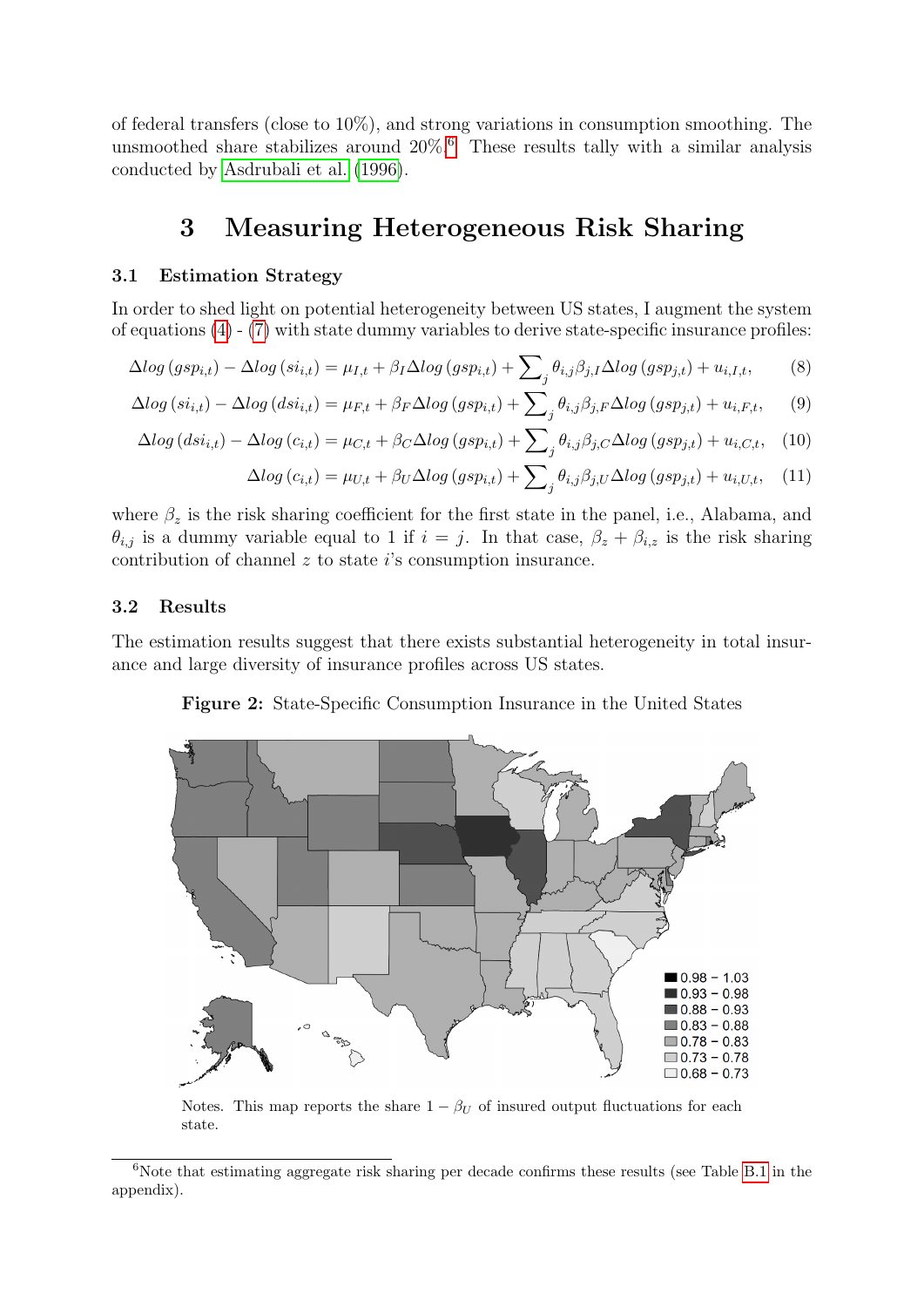The detailed results for each state can be found in Table C.1 in the appendix. Figure [2](#page-5-1) reports the share of total consumption insurance for each state. Estimates range from a low of 68.1% in Hawaii to full insurance in Washington, DC.

Furthermore, there exists substantial heterogeneity with respect to the extent to which each risk sharing channel contributes to the insurance profile of individual states. Table [2](#page-6-0) reports key statistics for all channels. In particular, income smoothing contributes to 60.5% of consumption insurance in Alaska and only to 27.5% in North Dakota. Federal transfers vary from 14.5% in Michigan to 6.1% in Washington, DC. Finally, consumption smoothing contributes to only 10.7% of insurance against *qsp* fluctuations in Hawaii but to 49.6% in North Dakota.

<span id="page-6-0"></span>Table 2: State-Specific Risk Sharing in the United States Summary Statistics

|                                   | Minimum  | Maximum | Average | Median | <b>SD</b> |
|-----------------------------------|----------|---------|---------|--------|-----------|
| Income Smoothing $(\beta_I)$      | 0.275    | 0.605   | 0.441   | 0.432  | 0.049     |
| Federal Transfers $(\beta_F)$     | 0.061    | 0.145   | 0.109   | 0.110  | 0.016     |
| Consumption Smoothing $(\beta_C)$ | 0.107    | 0.496   | 0.268   | 0.260  | 0.068     |
| Unsmoothed $(\beta_U)$            | $-0.012$ | 0.319   | 0.182   | 0.188  | 0.054     |

Notes. This table reports summary statistics of the state-specific insurance profiles estimated using equations [\(8\)](#page-5-2) to [\(11\)](#page-5-3). SD stands for standard deviation.

#### 3.3 Risk Sharing Clusters

In order to identify representative risk sharing profiles, I use a k-means clustering procedure based on the state-specific insurance profiles. The clustering method allocates states into N clusters  ${c_j}_{j=1}^N$  by minimizing the sum of squared differences within clusters:<sup>[7](#page-6-1)</sup>

$$
\min \sum_{j=1}^{N} \sum_{i \in c_j} dist(\gamma_j, \beta_i)^2,
$$
\n(12)

where  $\gamma_j = \{\gamma_{z,j}\}\$ is the set of average risk sharing coefficients  $\gamma_{z,j} = \frac{1}{\text{card}(c_j)} \sum_{i \in c_j} \beta_{z,i}$ within each cluster. Once states have been allocated into different clusters, I run the panel regressions outlined in equations [\(4\)](#page-3-3)-[\(7\)](#page-3-4) for each cluster to retrieve their respective risk sharing profiles.

I identify four distinct clusters, each characterized by a unique risk sharing profile.<sup>[8](#page-6-2)</sup> Table 3 reports the cluster-specific insurance profiles and associated economic and demographic statistics. Clusters 1 to 3 are characterized by an insurance profile which emphasizes one specific channel: income smoothing (67.9% in Cluster 1), federal transfers (17.4% in Cluster 2), and consumption smoothing (53% in Cluster 3). Note that each of these clusters differs from all other clusters in their emphasized dimension at the 99% level. Cluster 4 gathers states with insurance profiles closest to the average profile reported in Table [1.](#page-4-2) Note that about 40% of states differ from the average risk sharing profile, constituting to roughly  $30\%$  of US *qdp* and population in 2013. Lastly, a measure for cluster compactness is reported, showing that the clustering method is successful in

<span id="page-6-2"></span><span id="page-6-1"></span><sup>7</sup>See Appendix D for more details on the implemented algorithm.

<sup>8</sup>Note that Washington, DC, is left out of the analysis because it has a unique insurance profile (see Table C.1 in the appendix for details).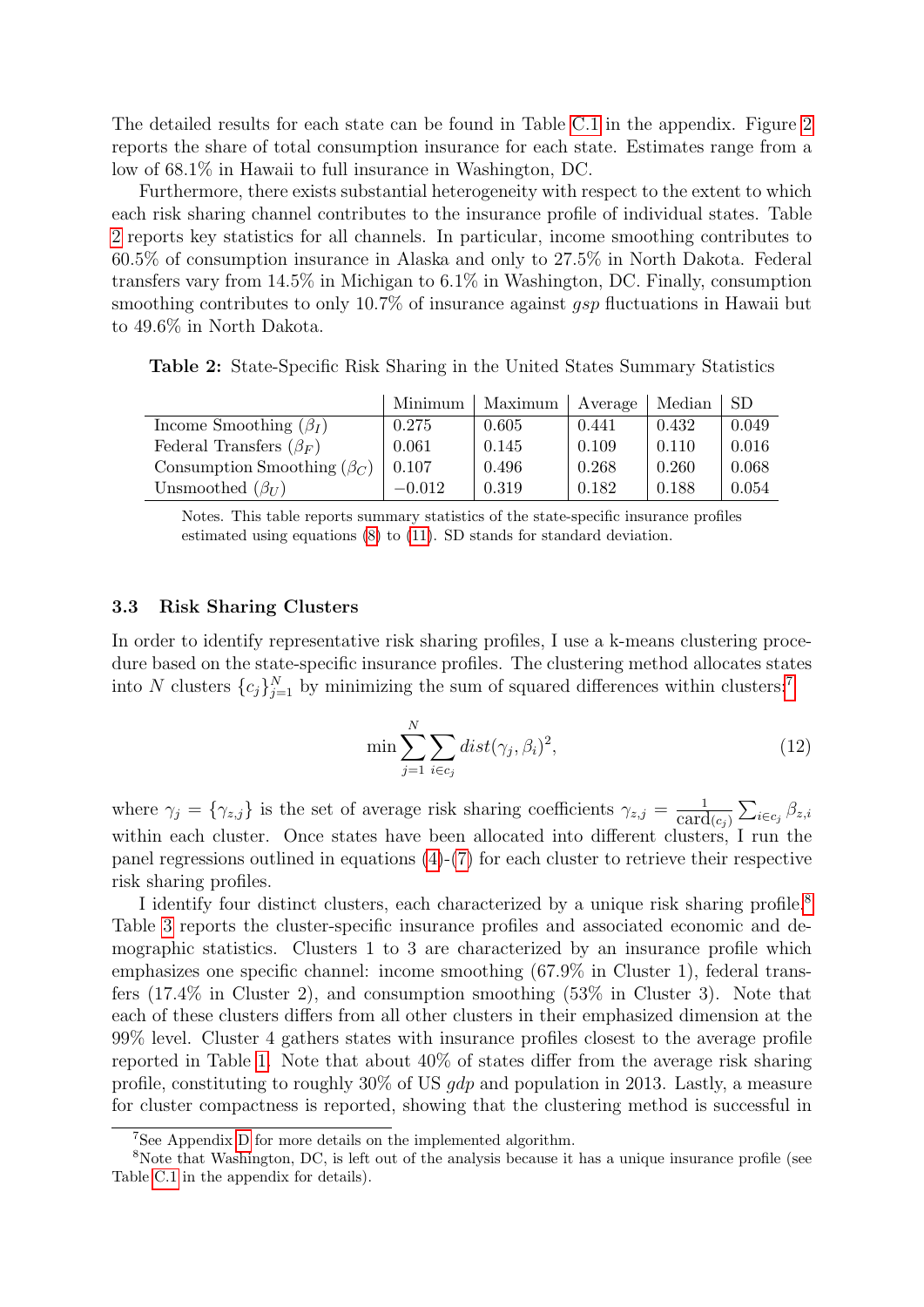reducing the variance of state-specific insurance profiles within each cluster in comparison to the total variance across these profiles.

| Cluster $1$ – Income Smoothing Cluster                                                                 |                                      |                                           |             |  |
|--------------------------------------------------------------------------------------------------------|--------------------------------------|-------------------------------------------|-------------|--|
| Insurance Profile                                                                                      |                                      | Descriptive Statistics                    |             |  |
| Income Smoothing $(\beta_I)$                                                                           | $0.679***$ $(0.02)$                  | Number of states                          | $5^{\circ}$ |  |
| Federal Transfers $(\beta_F)$                                                                          | $0.067***$ $(0.01)$                  | Population share                          | 3.09%       |  |
| Consumption Smoothing $(\beta_C)$                                                                      | $0.146**$ (0.06)                     | <i>gsp</i> share                          | 3.13%       |  |
| Unsmoothed $(\beta_U)$                                                                                 | $0.109**$ (0.05)                     | Cluster compactness                       | 63.51%      |  |
|                                                                                                        | Cluster 2 - Federal Transfer Cluster |                                           |             |  |
| Insurance Profile                                                                                      |                                      | Descriptive Statistics                    |             |  |
| Income Smoothing $(\beta_I)$                                                                           | $0.394***$ $(0.04)$                  | Number of states                          | 10          |  |
| Federal Transfers $(\beta_F)$                                                                          | $0.174***$ $(0.01)$                  | Population share                          | 23.03%      |  |
| Consumption Smoothing $(\beta_C)$                                                                      | $0.129**$ (0.06)                     | <i>gsp</i> share                          | 23.61%      |  |
| Unsmoothed $(\beta_U)$                                                                                 | $0.303***$ $(0.06)$                  | Cluster compactness                       | 9.32%       |  |
|                                                                                                        |                                      | Cluster 3 - Consumption Smoothing Cluster |             |  |
| Insurance Profile                                                                                      |                                      | Descriptive Statistics                    |             |  |
| Income Smoothing $(\beta_I)$                                                                           | $0.245***$<br>(0.07)                 | Number of states                          | 4           |  |
| Federal Transfers $(\beta_F)$                                                                          | $0.086***$ $(0.02)$                  | Population share                          | 2.06%       |  |
| Consumption Smoothing $(\beta_C)$                                                                      | $0.530***$ $(0.05)$                  | gsp share                                 | 2.19%       |  |
| Unsmoothed $(\beta_U)$                                                                                 | $0.139***$ $(0.03)$                  | Cluster compactness                       | 60.74\%     |  |
|                                                                                                        | Cluster 4 - Average Cluster          |                                           |             |  |
| Insurance Profile                                                                                      |                                      | Descriptive Statistics                    |             |  |
| Income Smoothing $(\beta_I)$                                                                           | $0.484***$ $(0.04)$                  | Number of states                          | 31          |  |
| Federal Transfers $(\beta_F)$                                                                          | $0.098***$ $(0.01)$                  | Population share                          | 71.63%      |  |
| Consumption Smoothing $(\beta_C)$                                                                      | $0.204***$ $(0.03)$                  | gsp share                                 | 68.99%      |  |
| Unsmoothed $(\beta_U)$                                                                                 | $0.213***$ $(0.05)$                  | Cluster compactness                       | 34.34%      |  |
| Notes, Population share and <i>gen</i> share refer to the relative population size and economic weight |                                      |                                           |             |  |

Table 3: Risk Sharing Clusters in the United States

Notes. Population share and gsp share refer to the relative population size and economic weight of each cluster in 2013. Cluster compactness refers to the variance of state-specific insurance profiles within each cluster relative to the total variance across clusters. Clustering-robust standard errors in parentheses.  ${}^*p < 0.1$ ,  ${}^{**}p < 0.05$ ,  ${}^{***}p < 0.01$ .

<span id="page-7-0"></span>Figure 3: Cluster Composition and Insurance Profiles in the United States



Notes. Panel (a) illustrates the distribution of states in each cluster, Panel (b) provides a graphical overview of the insurance profiles of the clusters.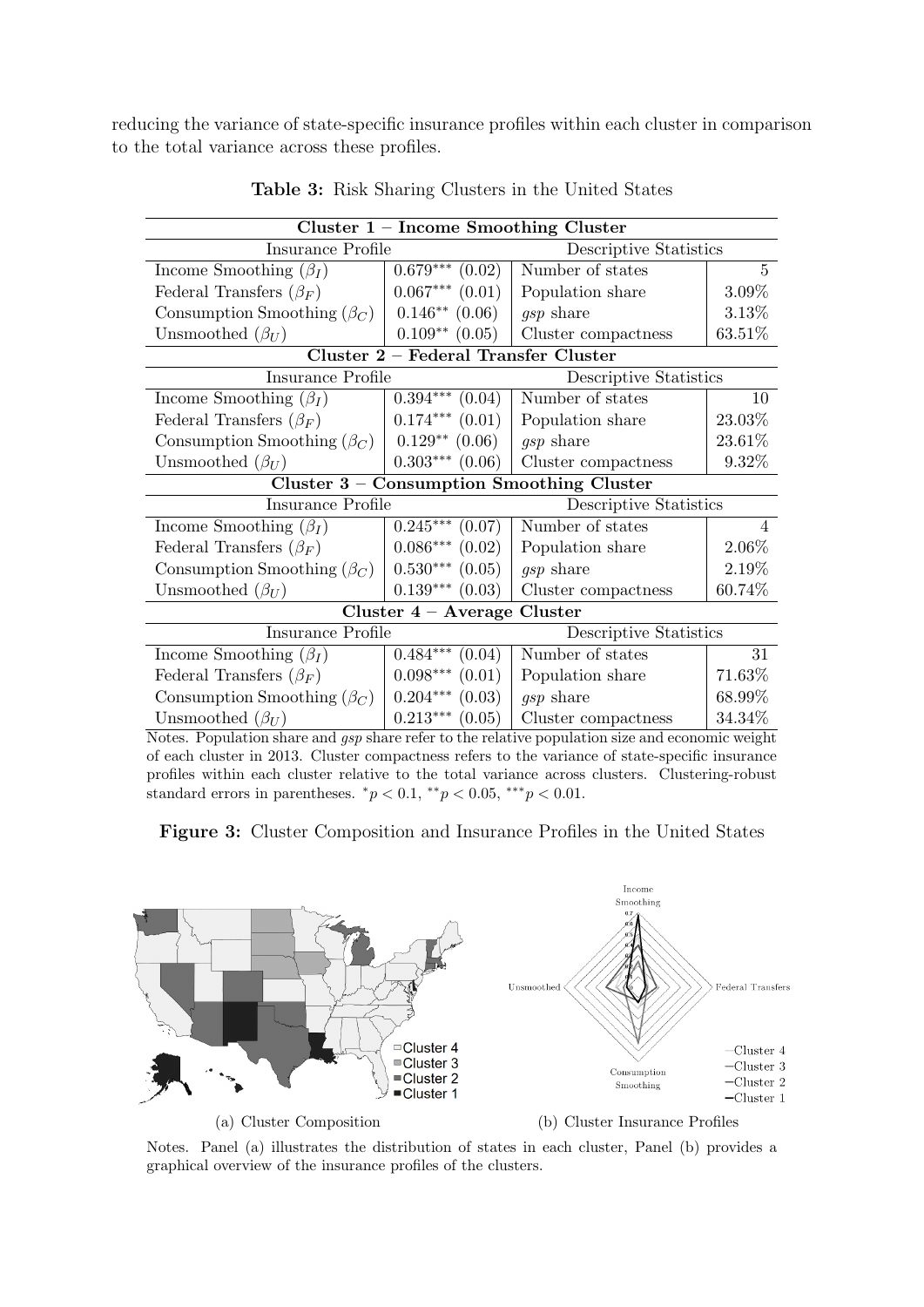Figure [3](#page-7-0) depicts the composition of each cluster and their insurance profiles graphically. Note that more details regarding the cluster composition can be found in Table C.1 in the appendix. This illustration further underscores the extent of heterogeneity between clusters and US states. Naturally, the results raise the questions of where this heterogeneity stems from and what accounts for the diversity of insurance profiles between states.

# 4 Determinants of Risk Sharing Heterogeneity

#### 4.1 Estimation Strategy

In order to identify characteristics that are associated with state-specific insurance profiles, I follow Demyanyk et al. (2007) and Sørensen et al. (2007) by introducing an interaction term into equations  $(4)-(7)$  $(4)-(7)$ . As an illustration, to assess how the overall insurance level is sensitive to variations in variable  $x_{i,t}$ , I estimate

$$
\Delta log(c_{i,t}) = \mu_{U,t} + (\beta_U + \vartheta_U x_{i,t}) \Delta log(gsp_{i,t}) + u_{i,U,t},\tag{13}
$$

where  $\beta_U$  is the average unsmoothed share and  $\vartheta_U$  is the component associated with higher realizations of  $x_{i,t}$ , i.e., the sensitivity parameter.

Depending on the analyzed variable, the specification of  $x_{i,t}$  can take two different forms:

<span id="page-8-2"></span><span id="page-8-1"></span><span id="page-8-0"></span>
$$
x_{i,t} = \zeta_{i,t} - \bar{\zeta}_t,\tag{14}
$$

or

$$
x_{i,t} = D_{i,t} = \begin{cases} 1 & \text{if state i meets a certain condition in year t} \\ 0 & \text{otherwise.} \end{cases}
$$
 (15)

Equation [\(14\)](#page-8-0) implies that any continuous variable  $\zeta_{i,t}$  is corrected by the mean over all states  $\overline{\zeta}_t$ . The impact of binary state characteristics are measured by using dummy variables  $D_{i,t}$  as defined in equation [\(15\)](#page-8-1). I estimate ten relations of variables with risk sharing on all four dimensions, nine by using equation [\(14\)](#page-8-0), one by using equation [\(15\)](#page-8-1).

#### 4.2 State Characteristics and Data

In this section, I briefly describe the seven considered state characteristics by commenting on the expected relationship between each variable and state insurance profiles as well as on the data (see Appendix E for details).

Composition of  $qsp$  – share of manufacturing sector. The level of risk sharing might be sensitive to the sectoral composition of gsp. For instance, one might expect that states with a relatively high manufacturing share have lower overall risk sharing due to the declining dynamism of manufacturing, i.e.,  $\vartheta_U > 0$ . This hypothesis implies that states with a higher share of economic activity at risk have lower insurance capacities. In terms of data construction, the manufacturing sector share is defined as the value added by this sector at the state level for the entire time frame.

Composition of  $gsp - share$  of service sector. In contrast to the previous hypothesis, I expect  $\vartheta_U < 0$  due to the continuing increase in the importance of the service sector. The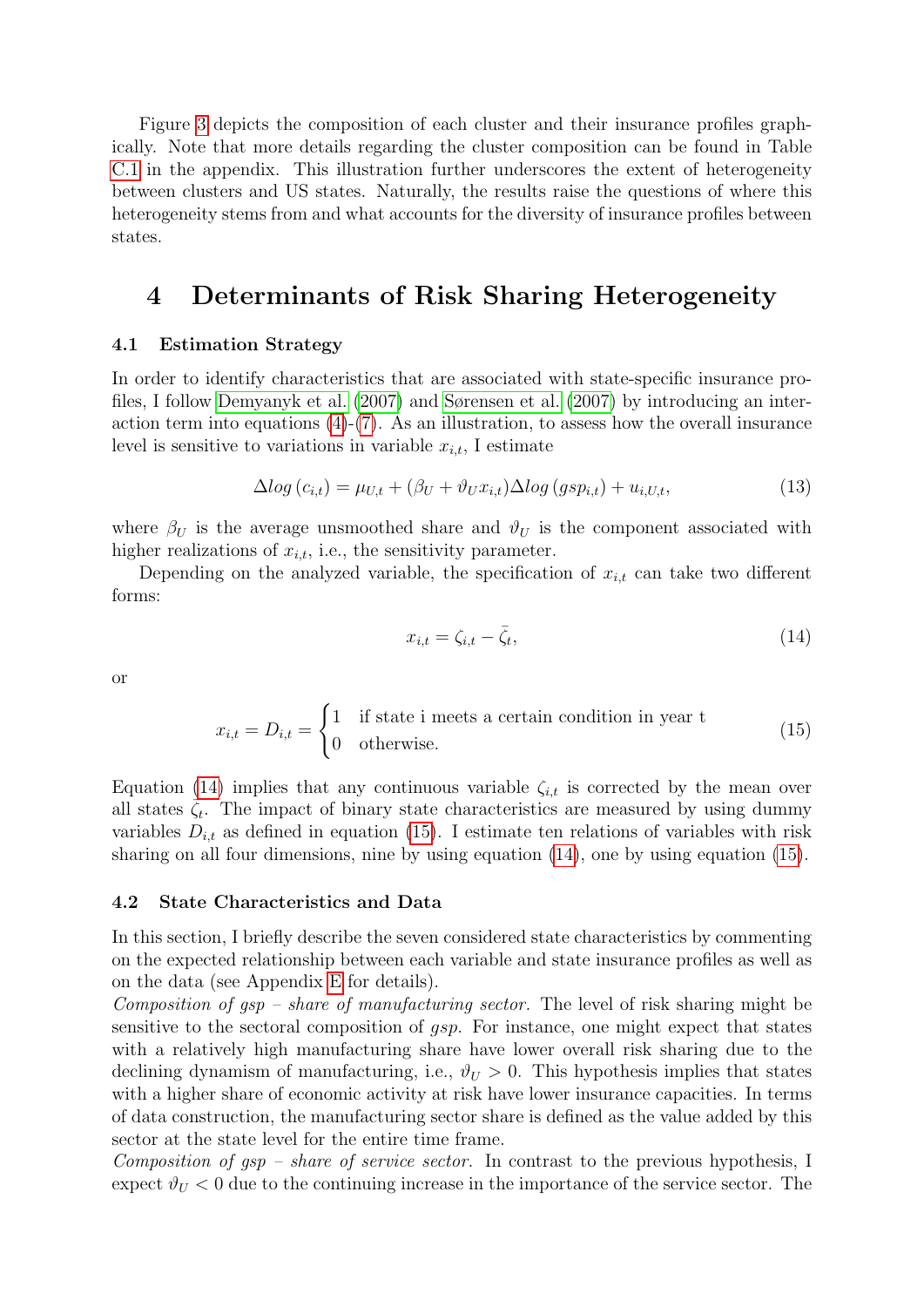service sector share is defined as the value added by this sector at the state level for all years. Table E.1 in the appendix delivers further details.

Correlation of gsp growth with US gdp growth. States whose output processes are negatively associated with the aggregate output process potentially have better diversification opportunities. Thus, I expect  $\vartheta_U > 0$ , i.e., states in which the relationship is particularly negative are characterized by higher overall insurance. Both gsp and gdp are defined as the value added of all industries for all periods.

Autocorrelation of gsp growth. Following Blundell et al. (2008), who find that consumption insurance against permanent income shocks is lower than against transitory shocks at the household level, I expect states with higher autocorrelation of gsp to have a lower overall insurance level  $(\vartheta_U > 0)$ . The autocorrelation  $\rho$  for each state is retrieved by running the following simple estimation:

$$
\Delta log (gsp_{i,t}) = \rho_i \Delta log (gsp_{i,t-1}) + \epsilon_{i,t},
$$

where  $\epsilon_{i,t}$  is the error term.

Unemployment rate volatility. High state unemployment rate volatility implies a stronger reaction of the state's unemployment rate to shocks. Thus, I expect  $\vartheta_F > 0$ , i.e., federal insurance mechanisms (like unemployment benefits, for instance) play a more vital role when the relative unemployment rate volatility is high. The volatility is calculated on the basis of average yearly unemployment rates at the state level between 1976 and 2013.[9](#page-9-0)

Poverty rate level. A state's poverty rate level is a potential indicator of the capacity of individuals to react ex post to idiosyncratic shocks. Hence, I expect  $\vartheta_C < 0$ , implying that a higher poverty rate limits state residents in their consumption smoothing capacity. The estimation is based on the yearly poverty rate at the state level between 1995 and 2013.[10](#page-9-1)

Public revenue and spending restrictions. Similar to the hypothesis for the impact of the poverty rate at the individual level, public revenue and spending restrictions might constrain states in reacting ex post to shocks. Between 1978 and 2006, 31 states introduced either a revenue limit (tieing state revenue to some index, for instance, inflation), an expenditure limit (tieing state expenditures to similar types of indices), or limited appropriations to a percentage of revenue estimates (tieing appropriations to a revenue forecast). A detailed overview can be found in Table E.2 in the appendix.

#### 4.3 Results

Using the structure given by equation [\(15\)](#page-8-1) to estimate the sensitivity of states' risk sharing profiles to the introduction of public revenue and spending restrictions and equation [\(14\)](#page-8-0) for all other variables, I estimate the sensitivity parameter for each state characteristic as illustrated by equation [\(13\)](#page-8-2) for all four channels. The findings are presented in Table 4. States where manufacturing contributes to a higher share of output have a higher unsmoothed share: an increase in the relative share of manufacturing in gsp by 1 percentage point decreases the consumption insurance level by 0.261 percentage points. This supports the hypothesis that states with a higher share of economic activity at risk have lower insurance capacities. Correspondingly, the sensitivity parameter of the unsmoothed share with respect to the service sector is negative. However, this estimate

<span id="page-9-1"></span><span id="page-9-0"></span><sup>&</sup>lt;sup>9</sup>Note that the US Department of Labor only publishes state unemployment rates from 1976 onwards. <sup>10</sup>Note that the US Census Bureau only publishes state poverty rates from 1995 onwards.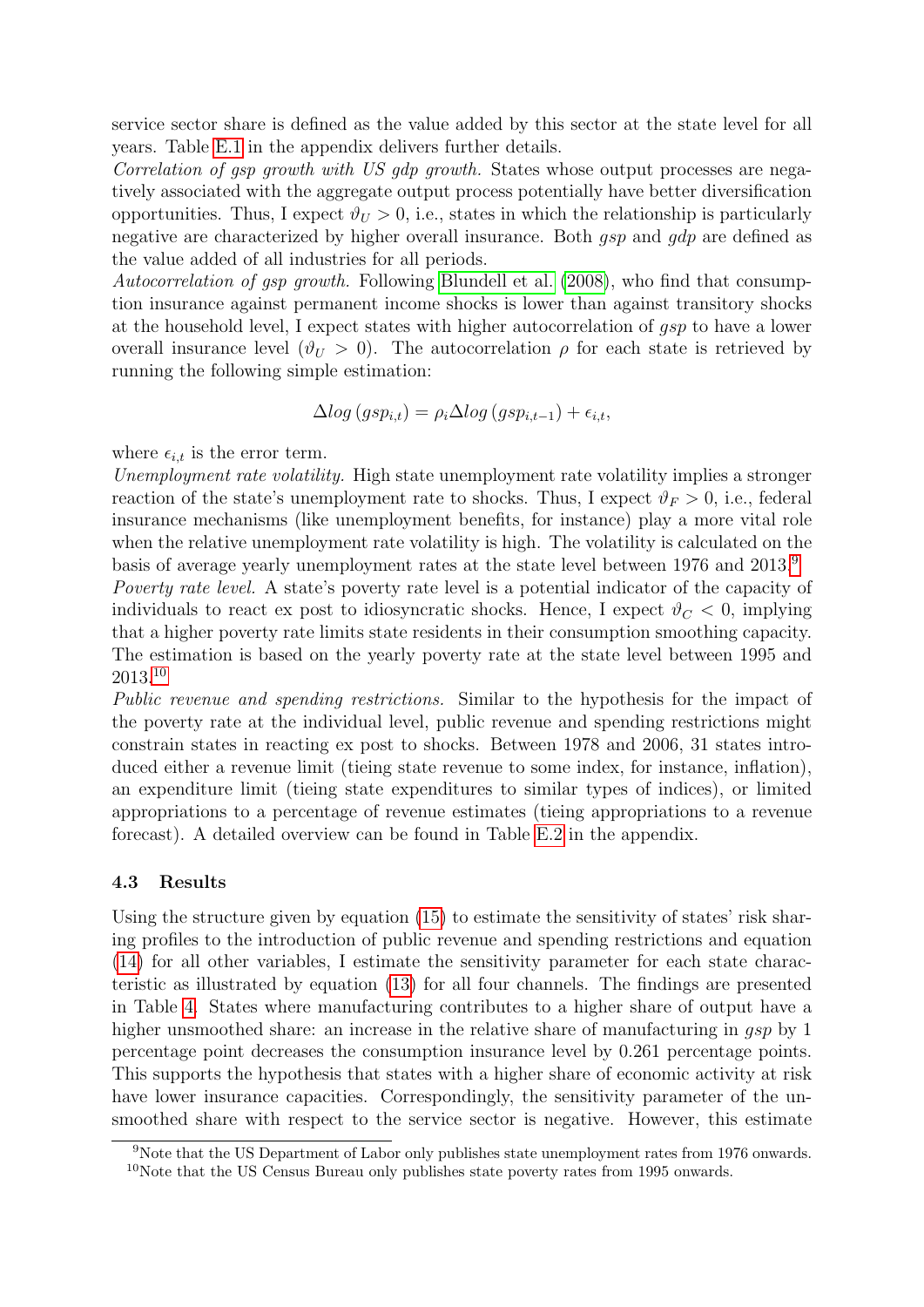| Variable                                 | $\vartheta_I$ | $\vartheta_F$ | $\vartheta_C$ | $\vartheta_U$ |
|------------------------------------------|---------------|---------------|---------------|---------------|
| Composition of gsp                       |               |               |               |               |
|                                          | $-0.101$      | 0.054         | $-0.214$      | $0.261**$     |
| Manufacturing                            | (0.13)        | (0.03)        | (0.18)        | (0.12)        |
|                                          | $-0.255**$    | $0.146***$    | 0.234         | $-0.124$      |
| Services                                 | (0.12)        | (0.04)        | (0.16)        | (0.12)        |
|                                          | $-0.068$      | $0.052***$    | $-0.109$      | $0.125***$    |
| Correlation of $gsp$ with US $gdp$       | (0.13)        | (0.02)        | (0.14)        | (0.06)        |
|                                          | 0.064         | 0.012         | $-0.165***$   | $0.089**$     |
| Autocorrelation of gsp Growth            | (0.06)        | (0.01)        | (0.06)        | (0.04)        |
|                                          | 0.017         | $0.015***$    | $-0.019$      | $-0.013$      |
| Unemployment Rate Volatility             | (0.02)        | (0.007)       | (0.01)        | (0.01)        |
| Poverty Rate Level                       | $1.251***$    | $-0.164$      | $-1.302**$    | 0.215         |
|                                          | (0.38)        | (0.22)        | (0.62)        | (0.42)        |
| Public Revenue and Spending Restrictions |               |               |               |               |
| All Limits                               | $0.088*$      | $-0.002$      | $-0.083**$    | $-0.003$      |
|                                          | (0.05)        | (0.01)        | (0.04)        | (0.02)        |
|                                          | 0.043         | $-0.024***$   | $-0.050$      | 0.031         |
| Limited Appropriations                   | (0.03)        | (0.01)        | (0.04)        | (0.03)        |
| Revenue Limit                            | $-0.018$      | $0.027**$     | $-0.007$      | $-0.002$      |
|                                          | (0.03)        | (0.01)        | (0.05)        | (0.03)        |
|                                          | $0.098*$      | $-0.003$      | $-0.085**$    | $-0.011$      |
| Expenditure Limit                        | (0.06)        | (0.01)        | (0.04)        | (0.02)        |

Table 4: Determinants of Risk Sharing Heterogeneity in the United States

Notes. Data gathered and constructed as described in Section E in the appendix. Clustering-robust standard errors in parentheses.  $\frac{*p}{<}0.1, \frac{**p}{<}0.05, \frac{***p}{<}0.01$ .

is not significantly different from 0. Moreover, the overall level of risk sharing is positively associated with higher negative correlations of *qsp* growth with US *qdp* growth: a decrease of the relative correlation by 0.1 increases the overall level of insurance by 1.25 percentage points. The results suggest that this higher level is achieved through both higher income and consumption smoothing. However, the estimates for these two coefficients are not significantly different from 0. Moreover, when shocks to state output are more persistent, insurance opportunities decrease and the overall insurance level is lower. The loss in insurance capacities primarily results from a decrease in consumption smoothing.

Furthermore, we find that risk sharing through federal transfers is positively associated with higher unemployment rate volatility, i.e., with unemployment rates that are very sensitive to shocks. An increase in relative volatility by 1 is associated with an increase in insurance through federal transfers of 1.5 percentage points.

Lastly, the results suggest that consumption smoothing is negatively associated with tax or expenditure limits for states and higher poverty rates. Tax and expenditure limits constrain states in financing countercyclical policies, higher poverty rates reflect low opportunities for individuals to do so. Overall, the introduction of a public revenue or spending restriction decreases a state's capacity to react ex post to idiosyncratic shocks by 8.3 percentage points. Interestingly, this effect is driven by states that introduced expenditure limits rather than revenue limits or states that limited appropriations. At the individual level, a relative increase in the poverty rate by 1 percentage point decreases consumption smoothing by 1.3 percentage points.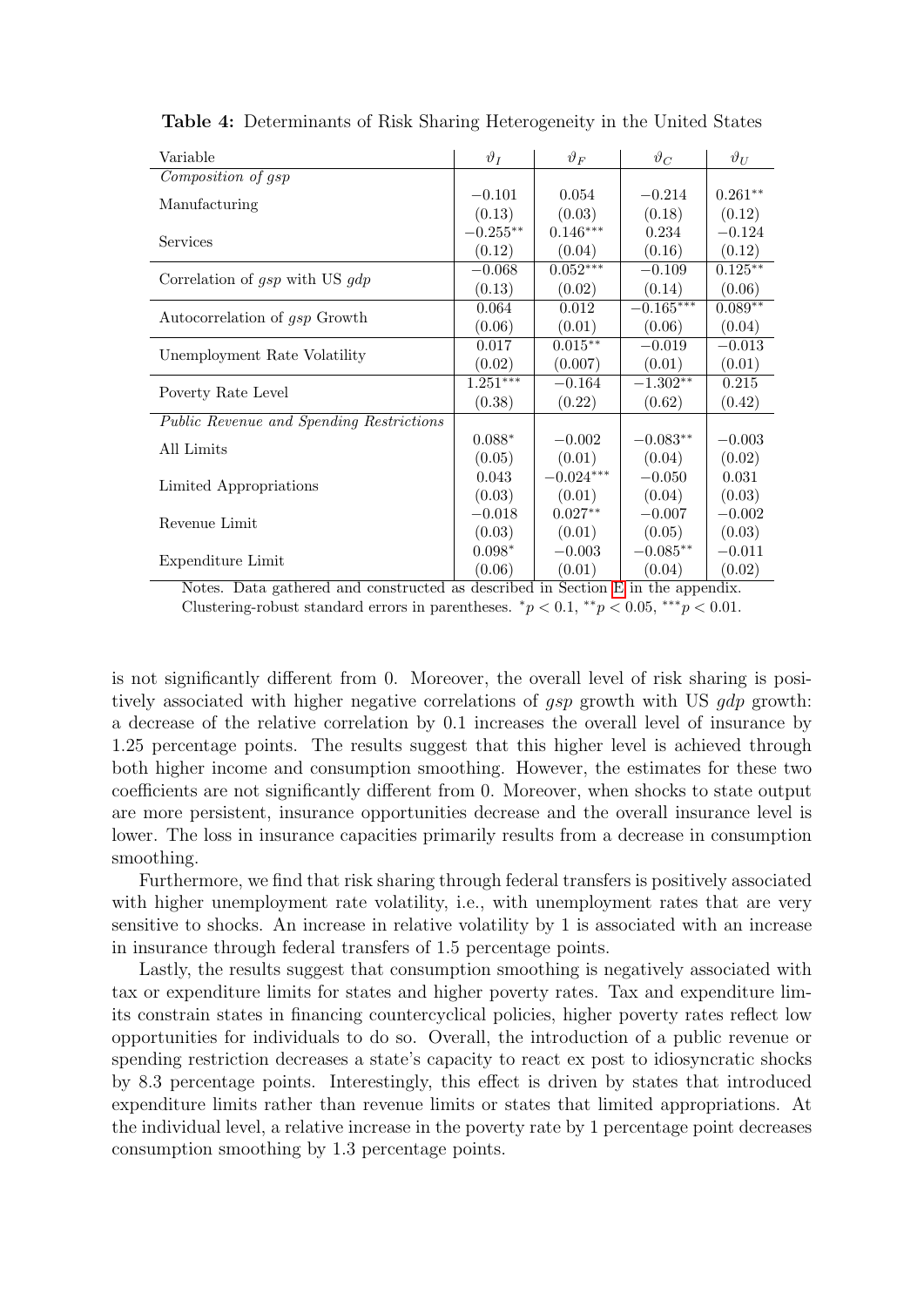### 5 Conclusion

This note presents novel findings on substantial risk sharing heterogeneity between US states. In particular, by estimating state-specific risk sharing profiles and identifying four unique clusters, I show that states differ along two dimensions: the extent of overall insurance and the contribution of each risk sharing channel. Potential determinants of this heterogeneity are shown to be the composition of *gsp*, insurance opportunities of states, vulnerability to idiosyncratic shocks, or the capacity to finance countercyclical policies (by both individuals and states). Clearly, this is not an extensive list. There is a multitude of other state or individual characteristics that might play a role in explaining risk sharing heterogeneity. Moreover, this note invites to further deepen the understanding of heterogeneity in risk sharing. Naturally, the examination of insurance heterogeneity is not constrained to analyses between states but extends to investigations at the county or individual level. The analysis can also be extended by using dynamic econometric models (as in Asdrubali and Kim, 2004) to estimate risk sharing heterogeneity. While it seems intuitive that the presented results qualitatively apply to this dynamic perspective, empirical evidence is necessary to further underscore the relevance of heterogeneity in risk sharing.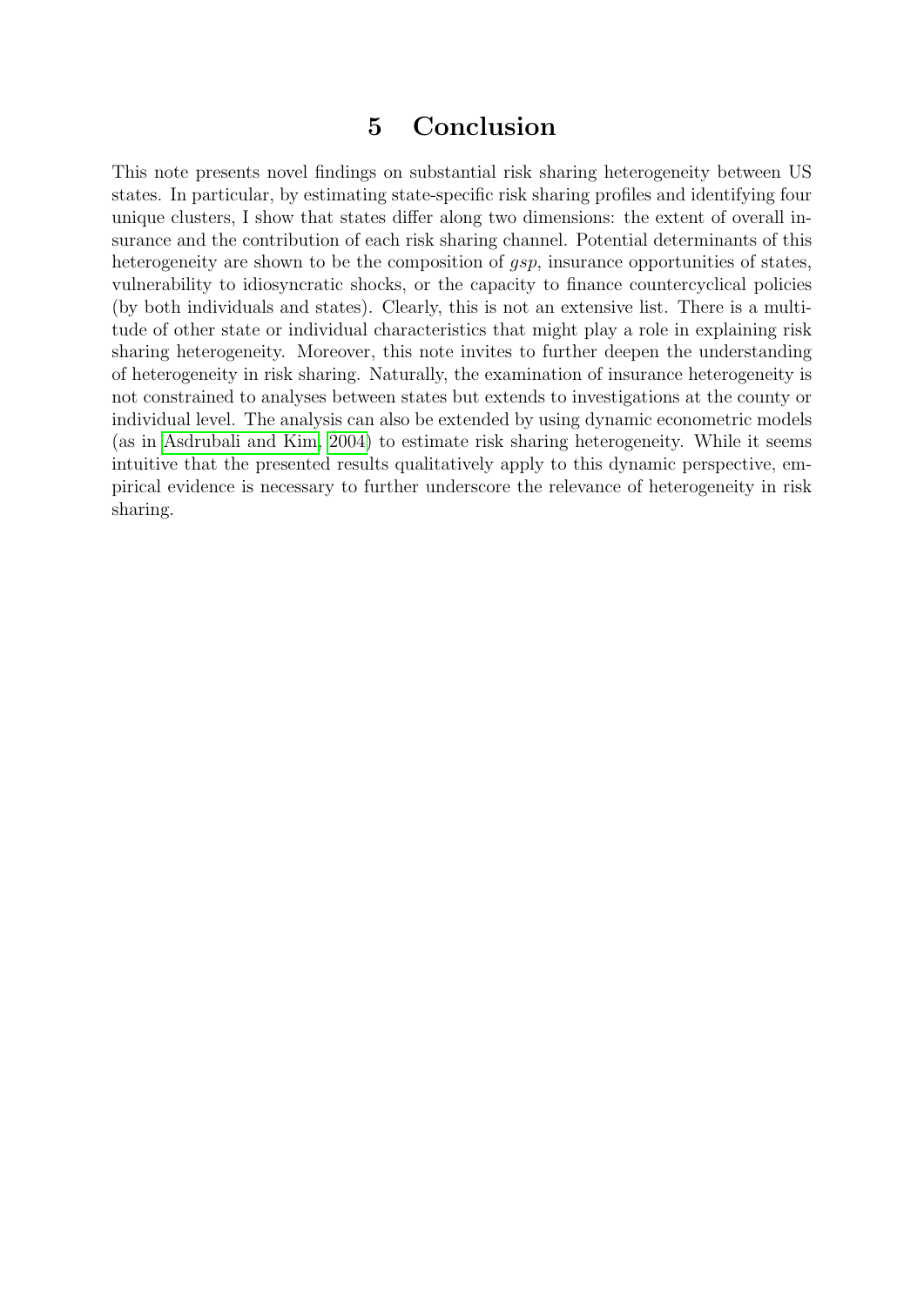### References

- Alcidi, C., P. D'Imperio, and G. Thirion (2017). "Risk-sharing and consumptionsmoothing patterns in the US and the Euro Area: A comprehensive comparison". CEPS Working Paper No 2017/04 .
- Asdrubali, P. and S. Kim (2004). "Dynamic risksharing in the United States and Europe". Journal of Monetary Economics 51 (4), 809–836.
- <span id="page-12-0"></span>Asdrubali, P., B. E. Sørensen, and O. Yosha (1996). "Channels of interstate risk sharing: United States 1963-1990". The Quarterly Journal of Economics 111 (4), 1081–1110.
- Blundell, R., L. Pistaferri, and I. Preston (2008). "Consumption inequality and partial insurance". American Economic Review 98 (5), 1887–1921.
- Cimadomo, J., S. Hauptmeier, A. A. Palazzo, and A. Popov (2018). "Risk sharing in the Euro Area". ECB Economic Bulletin 3, 85–98.
- Demyanyk, Y., C. Ostergaard, and B. E. Sørensen (2007). "U.S. banking deregulation, small businesses, and interstate insurance of personal income". The Journal of Finance LXII(6), 2763-2801.
- Kalemli-Ozcan, S., B. E. Sørensen, and O. Yosha (2003). "Risk sharing and industrial specialization: Regional and international evidence". American Economic Review 93 (3), 903–918.
- Mélitz, J. and F. Zumer (1999). "Interregional and international risk-sharing and lessons for EMU". Carnegie-Rochester Conference Series on Public Policy 51, 149–188.
- <span id="page-12-1"></span>National Conference of State Legislatures (2010). "State tax and expenditure limits". <https://www.ncsl.org/research/fiscal-policy/state-tax-and-expenditure-limits-2010.aspx>. Online; accessed 14-07-2021.
- Sørensen, B. E., Y.-T. Wu, O. Yosha, and Y. Zhu (2007). "Home bias and international risk sharing: Twin puzzles separated at birth". Journal of International Money and Finance 26 (4), 587–605.
- Sørensen, B. E. and O. Yosha (1998). "International risk sharing and European monetary unification". Journal of International Economics  $\angle 45(2)$ , 211–238.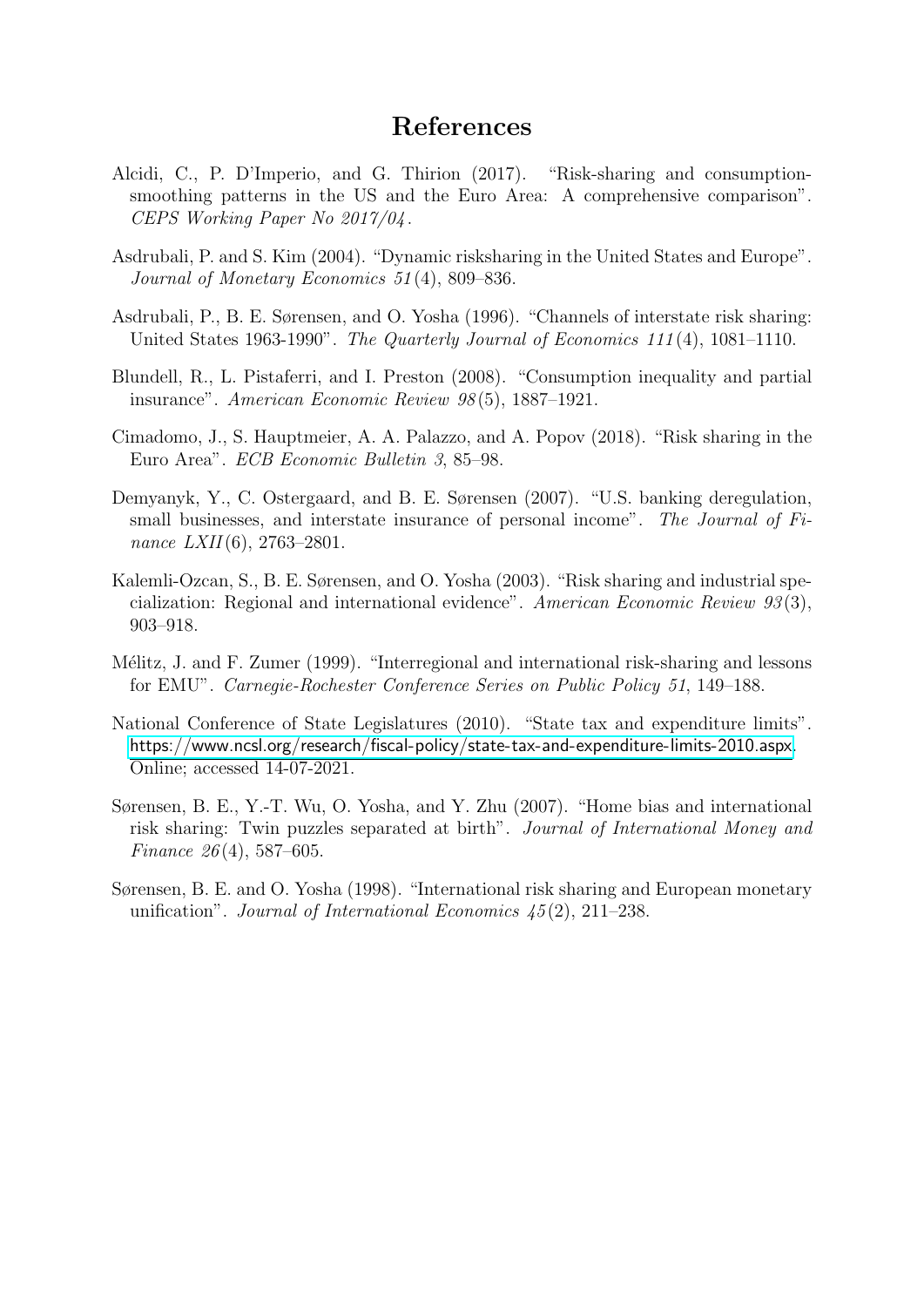# Appendices

### A Aggregate Data Construction

| Category                                                                                         | Sources                            |
|--------------------------------------------------------------------------------------------------|------------------------------------|
| Gross State Product                                                                              | Bureau of Economic Analysis (bea)  |
|                                                                                                  |                                    |
| <i>State Income</i><br><b>State Personal Income</b>                                              | bea                                |
| + Federal Non-personal Taxes and Contributions                                                   | US Budget and Government Finances  |
| + State and Local Non-personal Taxes                                                             | Government Finances and bea        |
| + Interest on State and Local Funds                                                              | Government Fiances                 |
| - Direct Transfers (Federal and State)                                                           | bea                                |
|                                                                                                  |                                    |
| where                                                                                            |                                    |
| Federal Non-personal Taxes and Contributions =                                                   |                                    |
| Federal Corporate Income Taxes                                                                   | United States Budget               |
| $+$ Tobacco Taxes                                                                                | United States Budget               |
| + Miscellaneous Taxes and Other Excise Taxes                                                     | United States Budget               |
| + Social Security Contributions                                                                  | United States Budget               |
| + Unemployment Insurance Taxes                                                                   | Government Finances                |
| and where                                                                                        |                                    |
| State and Local Non-personal Taxes =                                                             |                                    |
| State and Local Tax Revenue                                                                      | Government Finances                |
| - State and Local Personal Taxes                                                                 | bea                                |
|                                                                                                  |                                    |
| and where                                                                                        |                                    |
| Interest on State and Local Funds $=$                                                            |                                    |
| Interest on Insurance Trust Funds                                                                | Government Finances                |
| + Interest on State Miscellaneous Funds                                                          | Government Finances                |
| + Interest on Local Insurance Trust Funds                                                        | Government Finances                |
| + Interest on Local Miscellaneous Funds                                                          | Government Finances                |
| - Interest on State Unemployment Deposits at the Treasury                                        | Government Finances                |
| Disposable State Income                                                                          |                                    |
| State Income                                                                                     |                                    |
| + Federal Grants to State Governments                                                            | United States Statistical Abstract |
| + Federal Transfers to Individuals                                                               | bea and US Statistical Abstract    |
| - Federal Non-personal Taxes and Contributions                                                   | US Budget and Government Finances  |
| - Federal Personal Taxes                                                                         | bea                                |
| where                                                                                            |                                    |
|                                                                                                  |                                    |
| Federal Transfers to Individuals $=$                                                             |                                    |
| <b>OASDI</b> Payments                                                                            | bea                                |
| + Railroad Retirement and Disability Payments<br>+ Federal Civilian Employee Retirement Payments | bea<br>bea                         |
| + Military Retirement Payments                                                                   | bea                                |
| + Workers' Compensation                                                                          | bea                                |
| + Supplemental Social Security                                                                   | bea                                |

 $\hbox{\large +}$  Food Stamps bea

## Table A.1: Aggregate Data Construction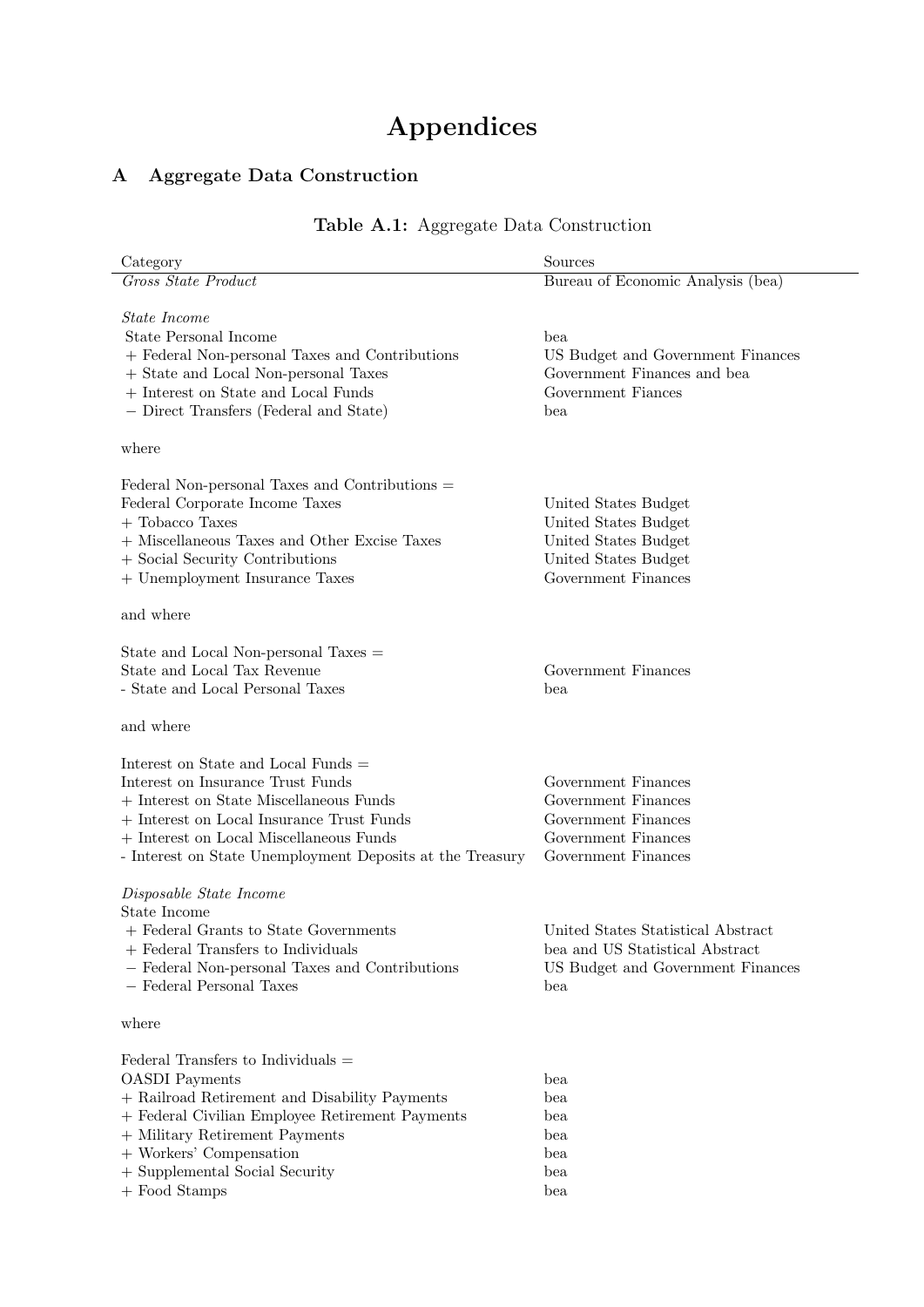| $+$ Other Federal Income Maintenance         | bea                                       |
|----------------------------------------------|-------------------------------------------|
| + Unemployment Insurance Benefits            | bea                                       |
| $+$ Veterans Benefits                        | bea                                       |
| + Federal Education and Training Payments    | bea                                       |
| + Federal Payments to Nonprofit Institutions | bea                                       |
| + Total Medical Payments                     | bea                                       |
| - Medicaid Payments                          | United States Statistical Abstract        |
| <i>State Consumption</i>                     |                                           |
| Retail Sales (Rescaled) (1963-1996),         | Sales & Marketing Management (1963-1996), |
| Private Consumption (1997-2013)              | bea $(1997-2013)$                         |
| + State and Local Government Consumption     | Government Finances                       |
| where                                        |                                           |
| State and Local Government Consumption =     |                                           |
| State and Local Government Expenditure       | Government Finances                       |
| - State and Local Transfers                  |                                           |
| where                                        |                                           |
| State and Local Transfers $=$                |                                           |
| Direct Transfers                             | bea                                       |
| - Federal Direct Transfers                   | bea                                       |

Notes. Construction of data as in [Asdrubali et al. \(1996\)](#page-12-0).

#### B Risk Sharing in the United States per Decade

As Table [B.1](#page-14-0) reports, there is substantial time variation when estimating risk sharing per decade. The contribution of the income smoothing channel increases over time, federal transfers contribute close to 10% in most subperiods, and consumption smoothing varies strongly between 8.4% and 46.6%. The unsmoothed share stabilizes around 20% from 1981 onwards.

Table B.1: Risk Sharing in the United States per Decade

<span id="page-14-0"></span>

|                                   | 1963-1970  | 1971-1980  | 1981-1990  | 1991-2000  | 2001-2010  | 2004-2013  |
|-----------------------------------|------------|------------|------------|------------|------------|------------|
|                                   | $0.296***$ | $0.379***$ | $0.603***$ | $0.543***$ | $0.487***$ | $0.419***$ |
| Income Smoothing $(\beta_I)$      | (0.04)     | (0.07)     | (0.11)     | (0.06)     | (0.05)     | (0.06)     |
| Federal Transfers $(\beta_F)$     | $0.061***$ | $0.106***$ | $0.100***$ | $0.083***$ | $0.096***$ | $0.080***$ |
|                                   | (0.02)     | (0.01)     | (0.02)     | (0.02)     | (0.02)     | (0.02)     |
| Consumption Smoothing $(\beta_C)$ | $0.343***$ | $0.466***$ | 0.084      | $0.196**$  | $0.237***$ | $0.317***$ |
|                                   | (0.09)     | (0.12)     | (0.07)     | (0.09)     | (0.07)     | (0.07)     |
| Unsmoothed $(\beta_U)$            | $0.300***$ | 0.05       | $0.214***$ | $0.177***$ | $0.180***$ | $0.183***$ |
|                                   | (0.09)     | (0.05)     | (0.06)     | (0.06)     | (0.03)     | (0.05)     |

Notes. Estimates using equations  $(4)$  -  $(7)$  by decades. Clustering-robust standard errors in parentheses.  ${}^*p < 0.1, {}^{**}p < 0.05, {}^{***}p < 0.01$ .

### C Sate-Specific Estimation

Table C.1 displays the state-specific estimation results. Note that, due to the introduction of state dummies, standard errors are high and most deviations from the first state in the panel (Alabama) are not statistically significant. Nevertheless, the results indicate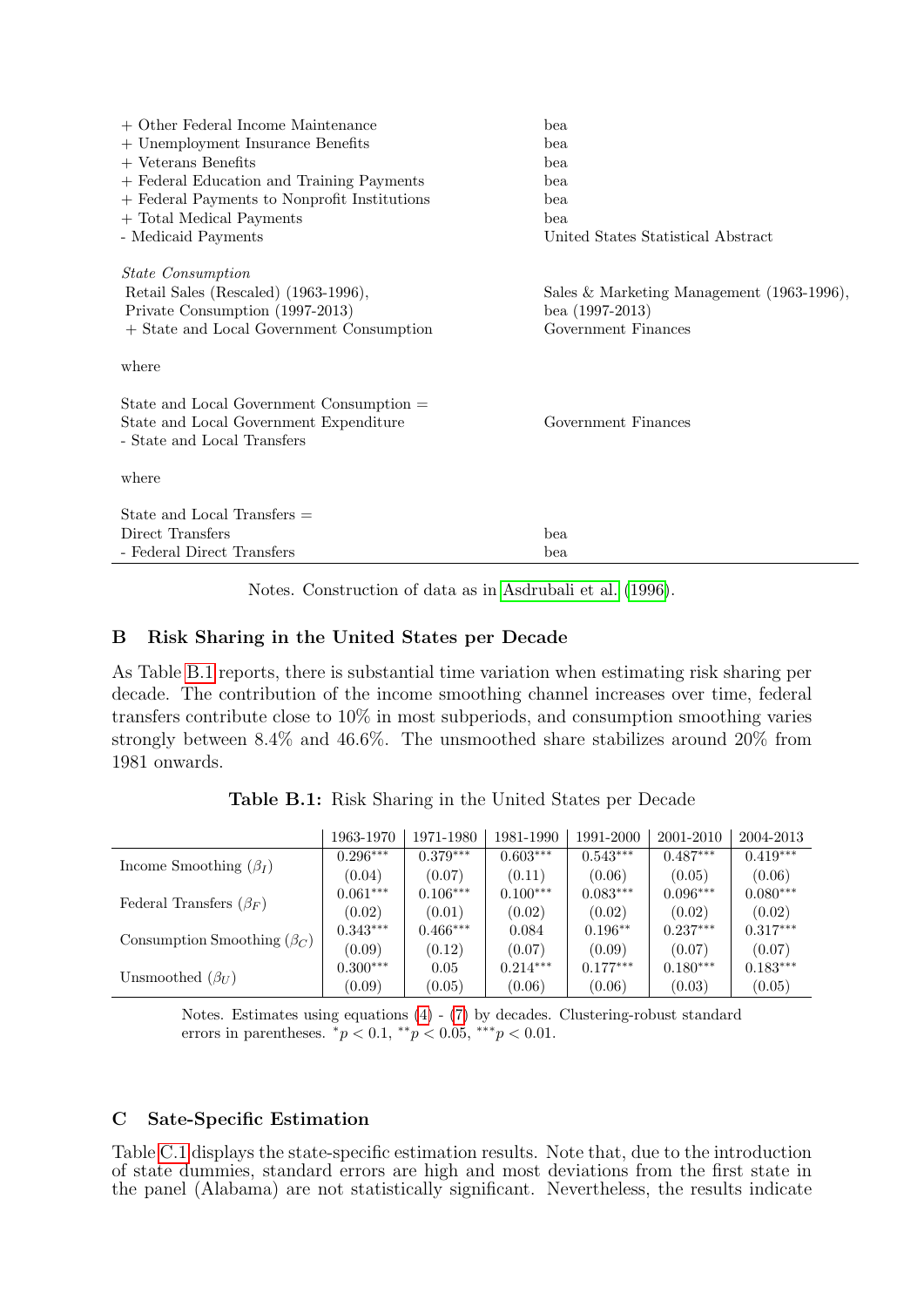substantial heterogeneity. Therefore, the cluster analysis is conducted. The estimation of the risk sharing profiles of these clusters display heterogeneity, which is also highly statistically significant.

| <b>State</b>                      | $\overline{\beta_I}$ | TOOI TOTO<br>$\beta_F$ | $\beta_C$           | $\beta_U$          | Cluster        |
|-----------------------------------|----------------------|------------------------|---------------------|--------------------|----------------|
| Alabama                           | 0.443(0.04)          | 0.104(0.01)            | 0.232(0.08)         | 0.221(0.07)        | 4              |
| Alaska                            | $0.605***(0.04)$     | $0.073**$ $(0.02)$     | 0.166(0.08)         | 0.157(0.07)        | $\overline{1}$ |
| Arizona                           | 0.437(0.06)          | 0.122(0.02)            | 0.262(0.10)         | 0.180(0.09)        | $\overline{2}$ |
| Arkansas                          | 0.399(0.05)          | 0.108(0.02)            | 0.316(0.10)         | 0.176(0.08)        | $\overline{4}$ |
| California                        | 0.459(0.06)          | 0.124(0.02)            | 0.281(0.10)         | 0.137(0.09)        | $\overline{4}$ |
| Colorado                          | 0.413(0.06)          | 0.130(0.02)            | 0.271(0.10)         | 0.186(0.09)        | $\sqrt{2}$     |
| Connecticut                       | 0.432(0.05)          | 0.124(0.02)            | 0.256(0.10)         | 0.188(0.09)        | $\overline{2}$ |
| Delaware                          | $0.571**$ $(0.05)$   | 0.079(0.02)            | 0.186(0.10)         | 0.164(0.09)        | $\mathbf{1}$   |
| Dist. of Col.                     | 0.521(0.05)          | $0.061**$ (0.02)       | $0.431**$ $(0.09)$  | $-0.012***$ (0.08) |                |
| Florida                           | 0.402(0.06)          | 0.114(0.02)            | 0.259(0.10)         | 0.225(0.09)        | $\overline{4}$ |
| Georgia                           | 0.430(0.05)          | 0.115(0.02)            | 0.223(0.10)         | 0.232(0.09)        | $\overline{4}$ |
| Hawaii                            | 0.481(0.05)          | 0.092(0.02)            | 0.107(0.10)         | 0.319(0.09)        | $\mathbf{1}$   |
| Idaho                             | 0.436(0.06)          | 0.113(0.02)            | 0.313(0.10)         | 0.139(0.09)        | $\sqrt{4}$     |
| Illinois                          | 0.450(0.06)          | 0.120(0.02)            | 0.310(0.11)         | 0.120(0.09)        | $\overline{4}$ |
| Indiana                           | 0.472(0.06)          | 0.104(0.02)            | 0.237(0.10)         | 0.187(0.09)        | $\sqrt{4}$     |
| Iowa                              | 0.419(0.05)          | 0.098(0.02)            | $0.419*(0.10)$      | $0.064*$ $(0.09)$  | 3              |
| Kansas                            | 0.443(0.05)          | 0.112(0.02)            | 0.296(0.10)         | 0.150(0.09)        | $\overline{4}$ |
| Kentucky                          | 0.422(0.06)          | 0.110(0.02)            | 0.260(0.10)         | 0.208(0.09)        | $\overline{4}$ |
| Louisiana                         | 0.516(0.04)          | 0.098(0.02)            | 0.195(0.09)         | 0.190(0.08)        | $\mathbf{1}$   |
| Maine                             | 0.424(0.06)          | 0.107(0.02)            | 0.262(0.10)         | 0.207(0.09)        | $\overline{4}$ |
| Maryland                          | 0.455(0.06)          | 0.100(0.02)            | 0.254(0.10)         | 0.191(0.09)        | $\sqrt{4}$     |
| $\label{thm:assac} Massachusetts$ | 0.437(0.05)          | 0.125(0.02)            | 0.241(0.10)         | 0.197(0.09)        | $\sqrt{2}$     |
| Michigan                          | 0.429(0.06)          | $0.145**$ $(0.02)$     | 0.234(0.10)         | 0.192(0.09)        | $\overline{2}$ |
| Minnesota                         | 0.412(0.05)          | 0.111(0.02)            | 0.288(0.10)         | 0.188(0.09)        | $\overline{4}$ |
| Mississippi                       | 0.422(0.05)          | 0.095(0.02)            | 0.259(0.10)         | 0.225(0.09)        | $\overline{4}$ |
| Missouri                          | 0.455(0.06)          | 0.102(0.02)            | 0.269(0.10)         | 0.174(0.09)        | $\overline{4}$ |
| Montana                           | 0.434(0.06)          | 0.113(0.02)            | 0.278(0.10)         | 0.175(0.09)        | $\sqrt{4}$     |
| Nebraska                          | 0.418(0.05)          | 0.093(0.02)            | 0.373(0.10)         | 0.116(0.09)        | $\overline{3}$ |
| Nevada                            | 0.430(0.06)          | $0.139*(0.02)$         | 0.244(0.10)         | 0.187(0.09)        | $\overline{2}$ |
| New Hampshire                     | 0.424(0.05)          | 0.113(0.02)            | 0.215(0.10)         | 0.249(0.09)        | $\overline{4}$ |
| New Jersey                        | 0.448(0.06)          | 0.111(0.02)            | 0.246(0.10)         | 0.195(0.09)        | $\overline{4}$ |
| New Mexico                        | 0.529(0.05)          | 0.093(0.02)            | 0.150(0.10)         | 0.228(0.09)        | $\mathbf{1}$   |
| ${\hbox{New York}}$               | 0.467(0.06)          | 0.101(0.02)            | 0.318(0.10)         | 0.114(0.09)        | $\sqrt{4}$     |
| North Carolina                    | 0.402(0.06)          | 0.111(0.02)            | 0.228(0.10)         | 0.258(0.09)        | $\overline{4}$ |
| North Dakota                      | $0.275***$ $(0.05)$  | 0.101(0.02)            | $0.496***$ $(0.09)$ | 0.128(0.08)        | $\sqrt{3}$     |
| Ohio                              | 0.418(0.06)          | 0.112(0.02)            | 0.277(0.10)         | 0.194(0.09)        | $\overline{4}$ |
| Oklahoma                          | 0.429(0.05)          | $0.135*(0.02)$         | 0.233(0.09)         | 0.203(0.08)        | $\sqrt{2}$     |
| Oregon                            | 0.453(0.06)          | 0.116(0.02)            | 0.301(0.10)         | 0.130(0.09)        | 4              |
| Pennsylvania                      | 0.432(0.06)          | 0.107(0.02)            | 0.263(0.10)         | 0.198(0.09)        | $\,4\,$        |
| Rhode Island                      | 0.442(0.06)          | 0.105(0.02)            | 0.292(0.10)         | 0.161(0.09)        | 4              |
| South Carolina                    | 0.420(0.05)          | 0.106(0.02)            | 0.179(0.10)         | 0.295(0.09)        | 4              |
| South Dakota                      | $0.355*$ $(0.05)$    | 0.092(0.02)            | $0.421**$ $(0.09)$  | 0.131(0.08)        | 3              |
| Tennessee                         | 0.419(0.06)          | 0.101(0.02)            | 0.252(0.10)         | 0.228(0.09)        | $\overline{4}$ |
| Texas                             | 0.457(0.05)          | 0.121(0.02)            | 0.234(0.10)         | 0.188(0.08)        | $\overline{2}$ |
| Utah                              | 0.458(0.06)          | 0.122(0.02)            | 0.272(0.10)         | 0.148(0.09)        | $\overline{4}$ |
| Vermont                           | 0.409(0.06)          | 0.121(0.02)            | 0.267(0.10)         | 0.202(0.09)        | $\overline{2}$ |
| Virginia                          | 0.419(0.05)          | 0.108(0.02)            | 0.233(0.10)         | 0.239(0.09)        | $\overline{4}$ |
| Washington                        | 0.423(0.06)          | $0.138*$ $(0.02)$      | 0.300(0.10)         | 0.139(0.09)        | $\overline{2}$ |
| West Virginia                     | 0.428(0.06)          | 0.112(0.02)            | 0.247(0.10)         | 0.213(0.09)        | 4              |
| Wisconsin                         | 0.417(0.06)          | 0.109(0.02)            | 0.242(0.10)         | 0.231(0.09)        | $\overline{4}$ |

Table C.1: State-Specific Risk Sharing in the United States

1964-2013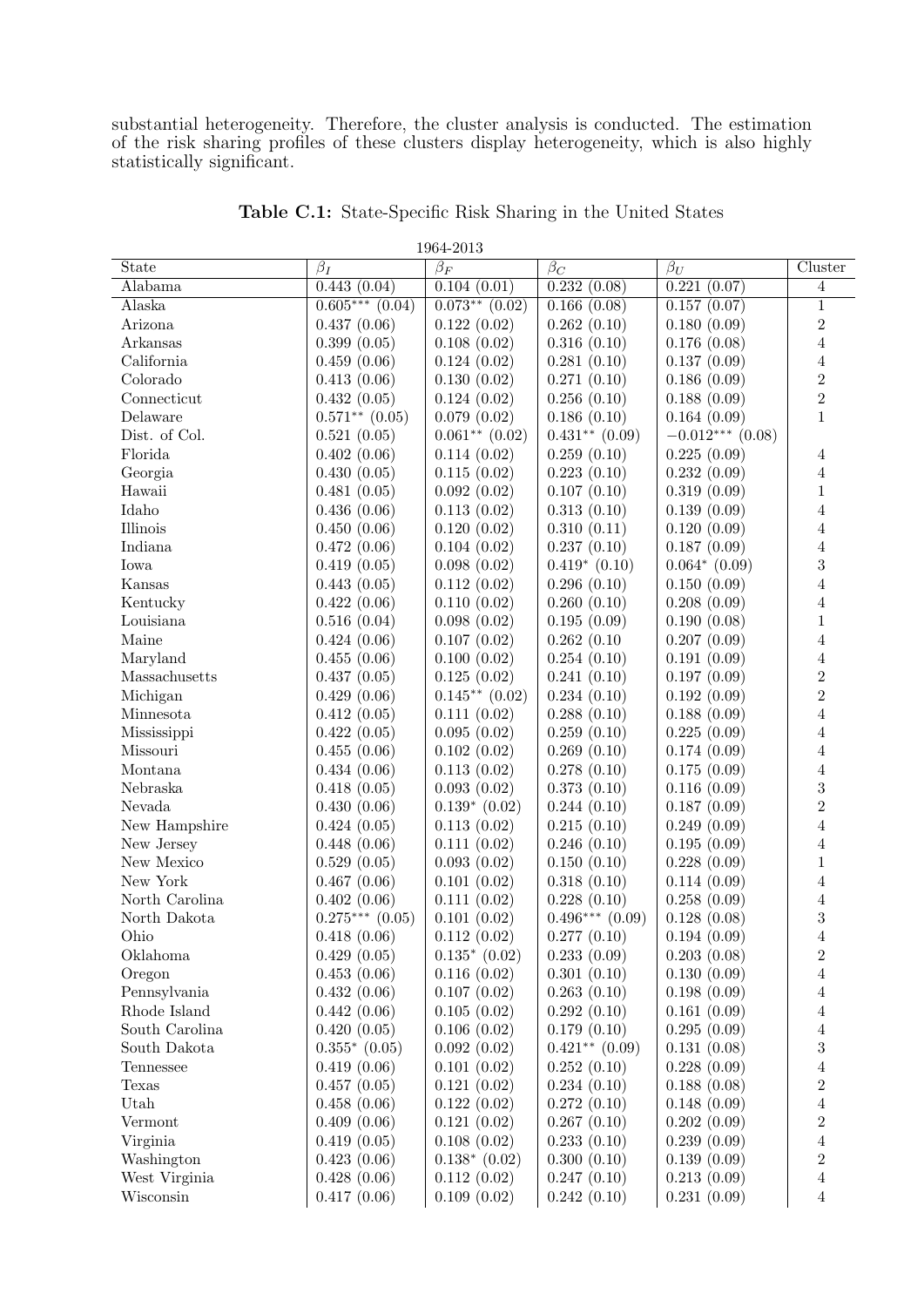Notes. Standard Errors in Parentheses. Significance in terms of deviations from value of first state in panel (Alabama).  ${}^*p < 0.1, {}^{**}p < 0.05, {}^{***}p < 0.01$ .

#### D K-Means Clustering

The k-means clustering algorithm performs the following steps:

(1.) pick arbitrary sets of average risk sharing coefficients  $\gamma_i$ 

 $(2.)$  assign each state i to a cluster j as to minimize the associated increase in variance

(3.) given the allocation, compute the cluster mean  $\gamma_i$ 

frame.

Repeat (2.) and (3.) until there is no reassignment of states across clusters that further reduces the objective function. Importantly, note that the procedure is implemented on standardized coefficients  $\mathbb{E}[\beta] = 0$  and  $Var[\beta] = 1$  to eliminate sorting weighted by relative size of insurance channels.

#### E Determinants of Risk Sharing Heterogeneity - Data Construction

Composition of gsp – manufacturing and services. The bea publishes the composition of gross state product for the whole considered time frame. In 1997, the measure of gsp was changed and consequently also the way components within gsp were reported. While there are no changes to the measures of the manufacturing sector, the composition of the reported service sector changes. Up to 1997, the bea reports a component of gsp called "service". After 1997, however, this measure changes to "private service-providing industries". In order to have a consistent measure, I add "retail trade", "wholesale trade, and transportation" and "public utilities" to "services" between 1963 and 1996. From 1997 to 2013, "finance, insurance, or real estate services" are subtracted from the "private service-providing industries" measure. This ensures that a consistent measure over the entire time frame is used. Table [E.1](#page-16-0) summarizes the construction process.

| Category                                                     | Sources |
|--------------------------------------------------------------|---------|
| Manufacturing Sector                                         | bea     |
|                                                              |         |
| <i>Service Sector</i>                                        |         |
| From 1963-1996:                                              |         |
| Services                                                     | bea     |
| + Retail Trade                                               | bea     |
| $+$ Wholesale Trade                                          | bea     |
| + Transportation and Public Utilities                        | bea     |
|                                                              |         |
| From $1997-2013$ :                                           |         |
| Private Services Producing Industries                        | bea     |
| - Finance, Insurance, Real Estate, Rental, and Leasing       | bea     |
| Notes. Data construction of manufacturing and service sector |         |
| in order to get a consistent measure for the considered time |         |

<span id="page-16-0"></span>Table E.1: Gross State Product Composition - Data Construction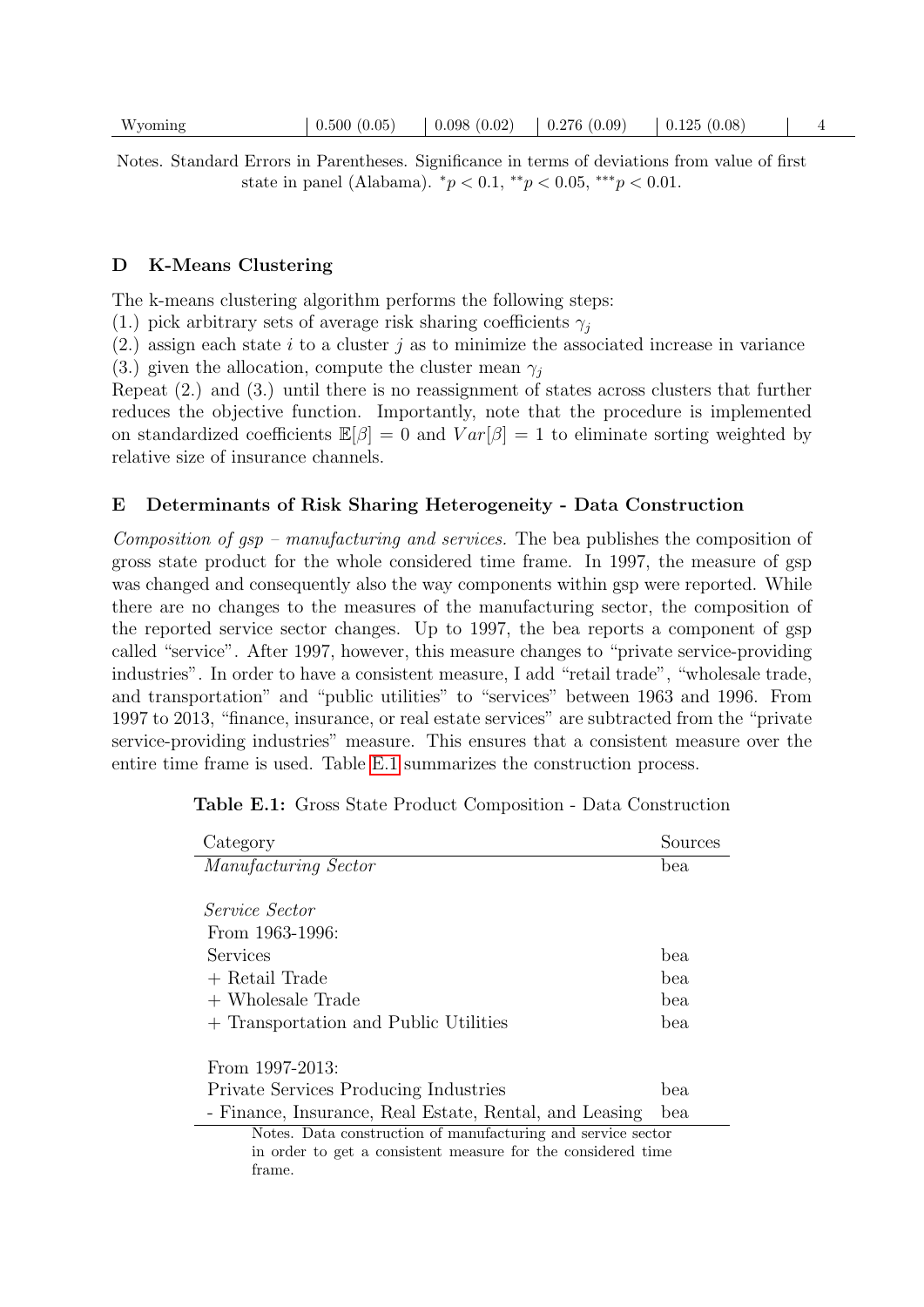Correlation of gsp with US gdp. The data for gsp and gdp are published by the bea for the entire considered time period.

Autocorrelation of gsp growth. Again, gsp data is drawn from the bea for all years.

Unemployment rate volatility. The state specific unemployment rates are published by the US Department of Labor from 1976 onwards on a monthly basis. I calculate and use the average unemployment rate for every year. The overall US unemployment rate is taken from the Current Population Survey, also using the average for every year.

Public revenue and spending restrictions. State tax and expenditure limits are published by the [National Conference of State Legislatures \(2010\)](#page-12-1). Following their definition, states can operate under traditional limits or other limitations. Traditional limits include revenue limits (tieing state revenue to some index, for instance, inflation), expenditure limits (tieing state expenditures to similar types of indices), appropriations limited to a percentage of revenue estimates (tieing appropriations to a revenue forecast), or Hybrids (combining different aspects of the limits mentioned before). Other tax and expenditure limitations include voter approval requirements (implying that tax increases require voter approval) or supermajority requirements (implying a certain threshold of votes in the responsible government branches). Table [E.2](#page-17-0) shows in which year a state adopted a certain limit, if it was introduced.

<span id="page-17-0"></span>

| State         | Appropriations | Revenue | Expenditure |
|---------------|----------------|---------|-------------|
| Alabama       |                |         |             |
| Alaska        |                |         | 1982        |
| Arizona       |                |         | 1978        |
| Arkansas      |                |         |             |
| California    |                |         | 1979        |
| Colorado      |                |         | 1991        |
| Connecticut   |                |         | 1991        |
| Delaware      | 1978           |         |             |
| Dist. of Col. |                |         |             |
| Florida       |                | 1994    |             |
| Georgia       |                |         |             |
| Hawaii        |                |         | 1978        |
| Idaho         |                |         | 1980        |
| Illinois      |                |         |             |
| Indiana       |                |         | 2002        |
| Iowa          | 1992           |         |             |
| Kansas        |                |         |             |
| Kentucky      |                |         |             |
| Louisiana     |                |         | 1993        |
| Maine         |                |         | 2005        |
| Maryland      |                |         |             |
| Massachusetts |                | 1986    |             |
| Michigan      |                | 1978    |             |
| Minnesota     |                |         |             |
| Mississippi   | 1982           |         |             |
| Missouri      |                | 1980    |             |

Table E.2: Public Revenue and Spending Restrictions